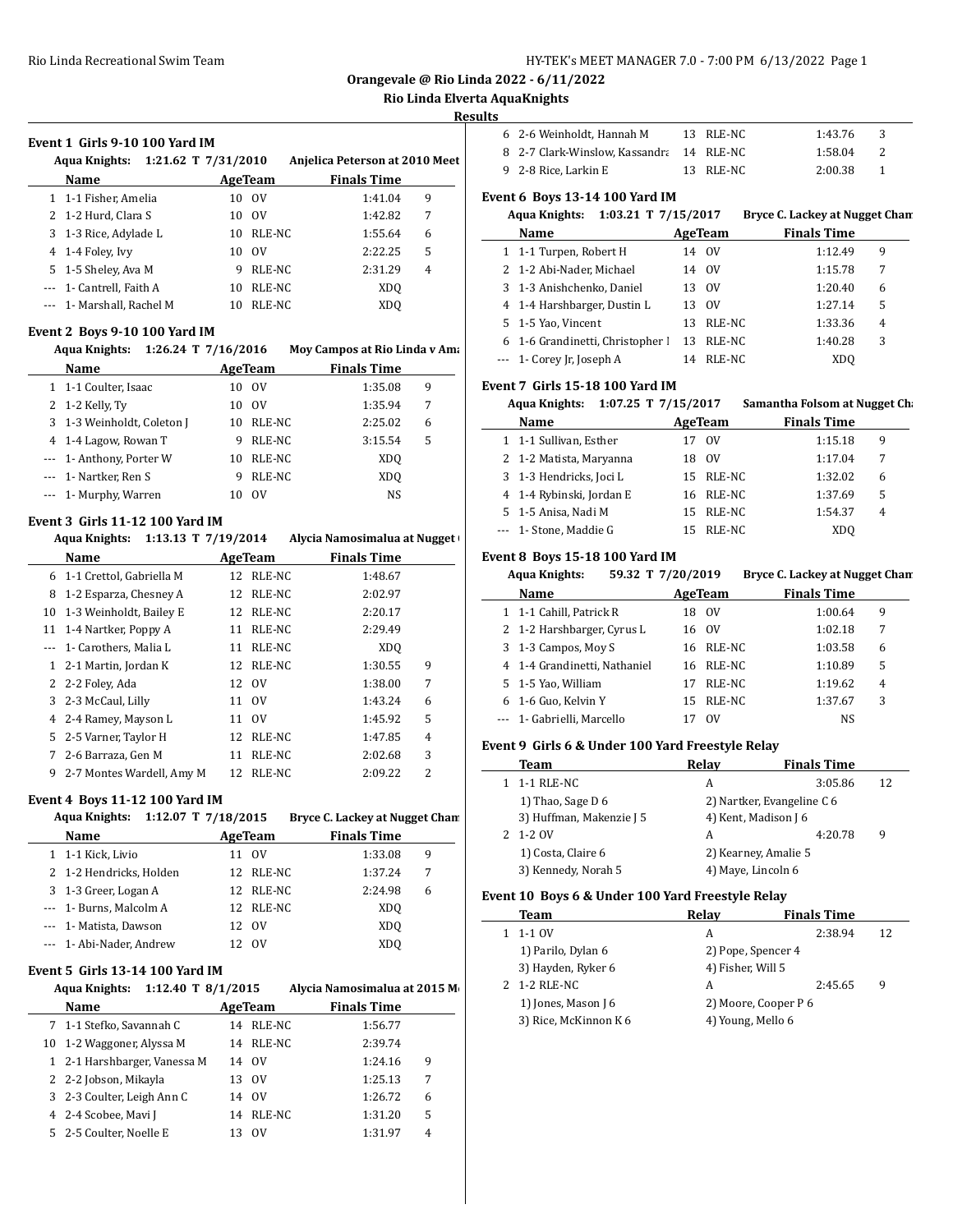**Orangevale @ Rio Linda 2022 - 6/11/2022**

#### **Rio Linda Elverta AquaKnights**

#### **Results**

# **Event 11 Girls 7-8 100 Yard Medley Relay Aqua Knights:137.:74001 T 7/14/2018 Rio Linda Elverta Aqua Knights C. Weisgerber, O. Huynh, S. Bush, P. Crawford Team Relay Finals Time** 1 1-1 OV A 1:55.66 12 1) Schroder, Zelda 8 2) Parilo, Kayla 8 3) Angel, Avery 8 4) Ramirez, Sophia 7 2 1-2 OV B 2:26.84 9 1) Kelly, Hanna Jo 7 2) Bryan, Harper 8 3) Sugimoto, Savannah 8 4) Williams, Elinor 8 3 1-3 OV C 3:13.24 7 1) Gilbert, Victoria 8 2) Aragon, Penelope 7 3) Costa, Kathryn 8 4) McKillop, Leilani 7 --- 1- RLE-NC A XDQ Stroke Infraction swimmer #1: Alternating Kick - fly 1) Escobedo, Juliet C 7 2) Carothers, Tegan N 8 3) Smith-Davis, Blake A 8 4) Shrader, Arianna R 8

#### **Event 12 Boys 7-8 100 Yard Medley Relay**

**Aqua Knights: 1:36.21 T 7/19/2014 Rio Linda Elverta Aqua Knights**

**N. Grandinetti, A. Trinh, M. Campos, J. Huang**

| Team                                                                     | Relay | <b>Finals Time</b>        |    |   |
|--------------------------------------------------------------------------|-------|---------------------------|----|---|
| 1-1 OV                                                                   | А     | 1:41.14                   | 12 |   |
| 1) Fisher, Jack 8                                                        |       | 2) Ramey, Anderson 8      |    |   |
| 3) Kennedy, Wyatt 8                                                      |       | 4) Fortenberry, Abram 8   |    | 2 |
| $- - 1 - 0V$                                                             | B     | XDO                       |    |   |
| Stroke Infraction swimmer #2: Hands brought beyond the hipline during st |       |                           |    |   |
| 1) Smith, Mason 8                                                        |       | 2) Shaw, Beauden 7        |    | 3 |
| 3) Petersen, Brayden 7                                                   |       | 4) Divelbiss, William 7   |    |   |
| 1- RLE-NC                                                                | А     | XDO                       |    |   |
| Stroke Infraction swimmer #2: Alternating Kick - fly                     |       |                           |    | 4 |
| 1) Warren, Noah C 8                                                      |       | 2) Floyd, Christopher I 7 |    |   |
| 3) Arnold, Christopher L 8                                               |       | 4) Nartker, Grey J 7      |    |   |

## **Event 13 Girls 9-10 100 Yard Medley Relay Aqua Knights: 1:11.06 T 7/10/2010 Rio Linda Aqua Knights**

**M. Donegan, M. Hawes, A. Peterson, A. Duque**

|    | Team                                               | Relay                  | <b>Finals Time</b>        |    |
|----|----------------------------------------------------|------------------------|---------------------------|----|
| 1. | 1-1 OV                                             | А                      | 1:22.83                   | 12 |
|    | 1) Matista, Josie 9                                | 2) Schroeder, Zoe 10   |                           |    |
|    | 3) Fisher, Amelia 10                               | 4) Hurd, Clara S 10    |                           |    |
|    | 2 1-2 OV                                           | B                      | 1:33.29                   | 9  |
|    | 1) Kearney, Aryana 9                               | 2) Barrett, Avery 9    |                           |    |
|    | 3) Foley, Ivy 10                                   | 4) Esparza, Amelia 9   |                           |    |
| 3  | 1-3 RLE-NC                                         | B                      | 1:50.08                   | 7  |
|    | 1) Saefong, Zoe M 10                               | 2) Hendricks, Alice 10 |                           |    |
|    | 3) Marshall, Rachel M 10                           | 4) Sheley, Ava M 9     |                           |    |
|    | 1- RLE-NC                                          | A                      | XD <sub>0</sub>           |    |
|    | Stroke Infraction swimmer #3: One hand touch - fly |                        |                           |    |
|    | 1) Ponce, Mila I 10                                | 2) Diaz, Gigi A 10     |                           |    |
|    | 3) Rice, Adylade L 10                              |                        | 4) Escobedo, Kourtni V 10 |    |

#### **Event 14 Boys 9-10 100 Yard Medley Relay**

**Aqua Knights: 1:15.79 T 7/23/2016 Rio Linda Elverta Aqua Knights M. Campos, A. Trinh, N. Grandinetti, G. Hu**

| M. Campos, A. Trinn, N. Grandinetti, G. Hu |       |                    |  |  |  |
|--------------------------------------------|-------|--------------------|--|--|--|
| Team                                       | Relav | <b>Finals Time</b> |  |  |  |

| 1-1 OV                  | А                          | 1:33.65 | 12 |
|-------------------------|----------------------------|---------|----|
| 1) Murphy, Warren 10    | 2) Coulter, Isaac 10       |         |    |
| 3) Kelly, Ty 10         | 4) Williams, Daniel 10     |         |    |
| 2 1-2 RLE-NC            | А                          | 2:05.26 | 9  |
| 1) Barham, Charlie A 10 | 2) Rodriguez, Elijah A 9   |         |    |
| 3) Diaz, Boston A 9     | 4) Lagow, Rowan T 9        |         |    |
| 3 1-3 RLE-NC            | B                          | 2:20.39 |    |
| 1) Nartker, Ren S 9     | 2) Weinholdt, Coleton J 10 |         |    |
| 3) Thomas, Maxwell F 9  | 4) Anthony, Porter W 10    |         |    |
| $1 - 0V$                | B                          | NS.     |    |
| 1) Golden, Marshall 9   | 2) Pope, CJ 10             |         |    |
| 3) Campbell, Nicholas 9 | 4) Jobson, Austin 9        |         |    |

#### **Event 15 Girls 11-12 200 Yard Medley Relay**

#### **Aqua Knights: 2:25.50 T 7/23/2011 Rio Linda Elverta Aqua Knights K. Yankauskas, J. Rector, A. Peterson, K. Harding**

|               | Team                           | Relay            | <b>Finals Time</b>          |    |
|---------------|--------------------------------|------------------|-----------------------------|----|
| $\mathbf{1}$  | 1-1 RLE-NC                     | А                | 2:58.69                     | 12 |
|               | 1) McQuirk-Butler, Nicole D 12 |                  | 2) Barraza, Gianna V 11     |    |
|               | 3) Varner, Taylor H 12         |                  | 4) Martin, Jordan K 12      |    |
| $\mathcal{P}$ | 1-2 OV                         | A                | 2:58.73                     | 9  |
|               | 1) Blair, Kate 0 12            | 2) Foley, Ada 12 |                             |    |
|               | 3) Kearney, Aurora 12          |                  | 4) Brusatory, Himari 12     |    |
| 3             | 1-3 OV                         | B                | 3:05.93                     | 7  |
|               | 1) McCaul, Lilly 11            | 2) Ryan, Zora 12 |                             |    |
|               | 3) Ramey, Mayson L 11          |                  | 4) Martin, Scarlett Faye 12 |    |
|               | 4 1-4 RLE-NC                   | B                | 3:32.63                     | 5  |
|               | 1) Block, Karissa G 12         |                  | 2) Crettol, Gabriella M 12  |    |
|               | 3) Barraza, Gen M 11           |                  | 4) Montes Wardell, Amy M 12 |    |
| 5.            | 1-5 RLE-NC                     | C                | 4:09.23                     | 3  |
|               | 1) Esparza, Chesney A 12       |                  | 2) Carothers, Malia L 11    |    |
|               | 3) Weinholdt, Bailey E 12      |                  | 4) Nartker, Poppy A 11      |    |
| 6             | 1-6 RLE-NC                     | D                | 4:21.63                     |    |
|               | 1) Medina, Emerie L 11         |                  | 2) Crawford, Paiten R 12    |    |
|               | 3) Thomas, Amelia M 11         |                  | 4) Jensen, Ashlyn R 11      |    |

#### **Event 16 Boys 11-12 200 Yard Medley Relay**

#### **Aqua Knights: 2:23.44 T 7/14/2018 Rio Linda Elverta Aqua Knights M. Campos, G. Hu, J. Crawford, N. Grandinetti**

| . campos, c. na, j. crawioru, n. cramameta |       |                    |                                                                                                                                                                                                                                                                                                                   |  |  |
|--------------------------------------------|-------|--------------------|-------------------------------------------------------------------------------------------------------------------------------------------------------------------------------------------------------------------------------------------------------------------------------------------------------------------|--|--|
| <b>Team</b>                                | Relay | <b>Finals Time</b> |                                                                                                                                                                                                                                                                                                                   |  |  |
| $1-1$ OV                                   | A     | 2:41.09            | 12                                                                                                                                                                                                                                                                                                                |  |  |
| 1) Hayden, Logan 12                        |       |                    |                                                                                                                                                                                                                                                                                                                   |  |  |
| 3) Abi-Nader, Andrew 12                    |       |                    |                                                                                                                                                                                                                                                                                                                   |  |  |
| 1- OV                                      | B     | XDO                |                                                                                                                                                                                                                                                                                                                   |  |  |
|                                            |       |                    |                                                                                                                                                                                                                                                                                                                   |  |  |
| 1) Leal, Nathan 11                         |       |                    |                                                                                                                                                                                                                                                                                                                   |  |  |
| 3) Henning, Moses 11                       |       |                    |                                                                                                                                                                                                                                                                                                                   |  |  |
| 1- RLE-NC                                  | A     | XDO                |                                                                                                                                                                                                                                                                                                                   |  |  |
|                                            |       |                    |                                                                                                                                                                                                                                                                                                                   |  |  |
| 1) Burns, Malcolm A 12                     |       |                    |                                                                                                                                                                                                                                                                                                                   |  |  |
| 3) Bautista, Kaeryn K 12                   |       |                    |                                                                                                                                                                                                                                                                                                                   |  |  |
| 1- OV                                      | C.    | NS                 |                                                                                                                                                                                                                                                                                                                   |  |  |
| 1) Torres, Joseph 11                       |       |                    |                                                                                                                                                                                                                                                                                                                   |  |  |
| 3) Karapetyan, Shaunt 12                   |       |                    |                                                                                                                                                                                                                                                                                                                   |  |  |
|                                            | 1.    |                    | 2) Matista, Dawson 12<br>4) Ezzell, Paul 11<br>Stroke Infraction swimmer #3: Non-simultaneous arms - fly<br>2) Kick, Livio 11<br>4) Campbell, Thomas 12<br>Stroke Infraction swimmer #3: Scissors kick - fly<br>2) Hendricks, Holden 12<br>4) Greer, Logan A 12<br>2) Goveas, Joseph 11<br>4) Grecheva, Andrew 12 |  |  |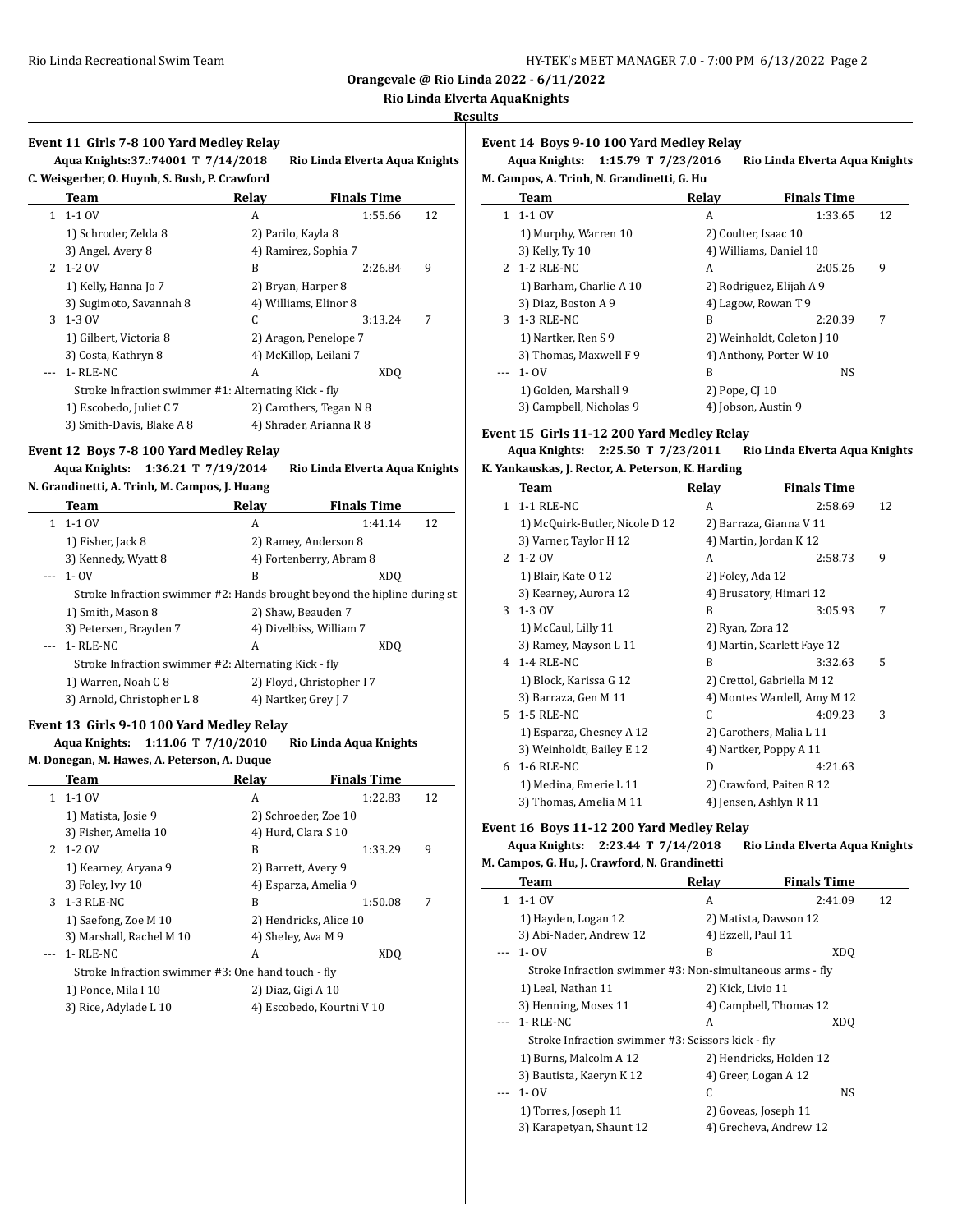**Orangevale @ Rio Linda 2022 - 6/11/2022**

#### **Rio Linda Elverta AquaKnights**

#### **Results**

| Event 17  Girls 13-14 200 Yard Medley Relay |  |  |  |
|---------------------------------------------|--|--|--|
|                                             |  |  |  |

**Aqua Knights: 2:19.77 T 7/15/2017 Rio Linda Elverta Aqua Knights P. Namosimalua, W. Namosimalua, J. Fang, T. Trinh**

|               | Team                       | Relay                | <b>Finals Time</b>               |    |
|---------------|----------------------------|----------------------|----------------------------------|----|
| $\mathbf{1}$  | $1-1$ OV                   | A                    | 2:23.37                          | 12 |
|               | 1) Jobson, Madison 14      |                      | 2) Harshbarger, Vanessa M 14     |    |
|               | 3) Menne, Aubrey 13        |                      | 4) Coulter, Leigh Ann C 14       |    |
| $\mathcal{L}$ | 1-2 RLE-NC                 | A                    | 2:28.76                          | 9  |
|               | 1) Burns, Reagan J 14      | 2) Perry, Skye A 14  |                                  |    |
|               | 3) Escobedo, Ella K 13     |                      | 4) Crisler, Sophia E 14          |    |
| 3             | 1-3 OV                     | B                    | 2:40.23                          | 7  |
|               | 1) Hurd, Carolyn C 13      | 2) Kick, Vera 14     |                                  |    |
|               | 3) Coulter, Noelle E 13    |                      | 4) Jobson, Mikayla 13            |    |
|               | 4 1-4 RLE-NC               | B                    | 2:49.44                          | 5  |
|               | 1) Chi, Elvira J 14        |                      | 2) Shrader, Analyse D 14         |    |
|               | 3) Scobee, Mavi J 14       |                      | 4) Garibaldi, Gabriella J 13     |    |
|               | 5 1-5 RLE-NC               | C.                   | 3:19.07                          | 3  |
|               | 1) Nartker, Bella C 13     |                      | 2) Clark-Winslow, Kassandra M 14 |    |
|               | 3) Weinholdt, Hannah M 13  | 4) Rice, Larkin E 13 |                                  |    |
| 6             | 1-6 RLE-NC                 | D                    | 3:54.66                          |    |
|               | 1) Komperda, Bryleigh S 13 |                      | 2) Waggoner, Alyssa M 14         |    |
|               | 3) Stefko, Savannah C 14   | 4) Little, Avah J 13 |                                  |    |

#### **Event 18 Boys 13-14 200 Yard Medley Relay**

**Aqua Knights: 2:03.96 T 7/23/2016 Rio Linda Elverta Aqua Knights**

#### **R. Fang, B. Lackey, A. Grandinetti, T. Lee**

| Team                     | Relav | <b>Finals Time</b>        |    |
|--------------------------|-------|---------------------------|----|
| 1-1 OV                   | А     | 2:16.15                   | 12 |
| 1) Abi-Nader, Michael 14 |       | 2) Golden, Brayden J 13   |    |
| 3) Turpen, Robert H 14   |       | 4) Anishchenko, Daniel 13 |    |
| 2 1-2 RLE-NC             | А     | 2:18.51                   | 9  |
| 1) Crisler, Michael D 14 |       | 2) Yao, Vincent 13        |    |
| 3) Bibayoff, Isaac E 13  |       | 4) Corey Jr, Joseph A 14  |    |

#### **Event 19 Girls 15-18 200 Yard Medley Relay**

#### **Aqua Knights: 2:18.50 T 6/16/2012 Rio Linda Elverta Aqua Knights D. Hernandez, K. Carter, R. McDaniel, S. Bell**

| Team                      | Relay | <b>Finals Time</b>       |    |
|---------------------------|-------|--------------------------|----|
| 1-1 OV                    | А     | 2:21.39                  | 12 |
| 1) Sullivan, Esther 17    |       | 2) Spaulding, Tristen 15 |    |
| 3) Matista, Maryanna 18   |       | 4) Henning, Sanae 15     |    |
| 2 1-2 RLE-NC              | А     | 2:52.03                  | 9  |
| 1) Lacitinola, Grace P 17 |       | 2) Hendricks, Joci L 15  |    |
| 3) Corey, Lina L 15       |       | 4) Rybinski, Jordan E 16 |    |

#### **Event 20 Boys 15-18 200 Yard Medley Relay**

#### **Aqua Knights: 1:50.98 T 7/24/2021 Rio Linda Elverta Aqua Knights M. Campos, B. Lackey, N. Wilson, N. Grandinetti**

|   | Team                         | Relav                  | <b>Finals Time</b>      |    |
|---|------------------------------|------------------------|-------------------------|----|
|   | 1-1 OV                       | A                      | 1:51.76                 | 12 |
|   | 1) Cahill, Patrick R 18      | 2) Matista, Matthew 17 |                         |    |
|   | 3) Harshbarger, Cyrus L 16   |                        | 4) Mercer, Brandon C 15 |    |
| 2 | 1-2 RLE-NC                   | A                      | 2:08.14                 | 9  |
|   | 1) Grandinetti, Nathaniel 16 | 2) Campos, Moy S 16    |                         |    |
|   | 3) Hu, Gavin 16              | 4) Yao, William 17     |                         |    |
| 3 | 1-3 OV                       | B                      | 2:09.25                 | 7  |
|   | 1) Golden, Nathaniel K 15    | 2) Henning, Owen 16    |                         |    |
|   | 3) Ramey, Benson R 16        | 4) Pardo, Joseph J 15  |                         |    |
|   |                              |                        |                         |    |

|    | <b>Aqua Knights:</b><br>21.56 T 7/26/2008 |    |               | <b>Amity Robbins</b> |                |
|----|-------------------------------------------|----|---------------|----------------------|----------------|
|    | Name                                      |    | AgeTeam       | <b>Finals Time</b>   |                |
|    | 2 1-1 Beck, Franki J                      | 6  | RLE-NC        | 38.90                |                |
| 9  | 1-2 Marshall, Sam L                       | 6  | RLE-NC        | 57.66                |                |
| 10 | 1-3 Riddle, Soffiya J                     | 6  | RLE-NC        | 1:08.99              |                |
| 11 | 1-4 Maye, Lincoln                         | 6  | 0V            | 1:38.10              |                |
|    | 1- Christensen, Mariam                    | 6  | 0V            | XD <sub>O</sub>      |                |
|    | Pulling on lane line                      |    |               |                      |                |
| 1  | 2-1 Thao, Sage D                          | 6  | RLE-NC        | 38.63                | 9              |
| 3  | 2-2 Kennedy, Norah                        | 5. | 0V            | 41.00                | 7              |
| 4  | 2-3 Huffman, Makenzie J                   | 5. | RLE-NC        | 41.80                | 6              |
| 5. | 2-4 Costa, Claire                         | 6  | $_{\rm OV}$   | 41.84                | 5              |
| 6  | 2-5 Kent, Madison J                       | 6  | RLE-NC        | 44.13                | $\overline{4}$ |
| 7  | 2-6 Nartker, Evangeline C                 | 6  | RLE-NC        | 44.42                | 3              |
| 8  | 2-7 Kearney, Amalie                       | 5. | 0V            | 57.29                | 2              |
| 12 | 2-8 Costa, Ruby                           | 4  | <sub>OV</sub> | 2:07.13              | 1              |

#### **Event 22 Boys 6 & Under 25 Yard Freestyle**

**Event 21 Girls 6 & Under 25 Yard Freestyle**

|       | <b>Aqua Knights:</b>     | 19.05 T 8/1/2015 |               | <b>Isaac Bibayoff at 2015 Meet of</b> |   |
|-------|--------------------------|------------------|---------------|---------------------------------------|---|
|       | Name                     | AgeTeam          |               | <b>Finals Time</b>                    |   |
|       | 5 1-1 Esparza, Marcelo   | 6                | 0V            | 38.98                                 |   |
| 7     | 1-2 Aragon, August       | 6                | 0V            | 40.68                                 |   |
| 11    | 1-3 Beck, Cash J         | 5.               | RLE-NC        | 1:01.56                               |   |
|       | 12 1-4 Pope, Spencer     | 4                | <sub>OV</sub> | 1:02.34                               |   |
| $1\,$ | 2-1 Parilo, Dylan        | 6                | 0V            | 25.95                                 | 9 |
|       | 2 2-2 Fisher. Will       | 5.               | $_{\rm OV}$   | 27.65                                 | 7 |
|       | 3 2-3 Fortenberry, Nolan | 6                | 0V            | 31.38                                 | 6 |
|       | 4 2-4 Hayden, Ryker      | 6                | <sub>OV</sub> | 34.49                                 | 5 |
| 6     | 2-5 Jones, Mason J       | 6                | RLE-NC        | 40.30                                 | 4 |
| 8     | 2-6 Young, Mello         | 6                | RLE-NC        | 40.94                                 | 3 |
| 9     | 2-7 Rice, McKinnon K     | 6                | RLE-NC        | 42.72                                 | 2 |
| 10    | 2-8 Moore, Cooper P      | 6                | RLE-NC        | 43.52                                 | 1 |

#### **Event 23 Girls 7-8 25 Yard Freestyle**

|                                            | 15.56 T 7/31/2010<br><b>Aqua Knights:</b> |         |                               | Amity Robbins at 2010 Meet of        |  |  |
|--------------------------------------------|-------------------------------------------|---------|-------------------------------|--------------------------------------|--|--|
|                                            | Name                                      | AgeTeam |                               | <b>Finals Time</b>                   |  |  |
| 2                                          | 1-1 Aragon, Penelope                      | 7       | $\overline{\text{O}}\text{V}$ | 27.48                                |  |  |
| 4                                          | 1-2 Urdahl, Georgia                       | 8       | $_{\rm OV}$                   | 29.88                                |  |  |
| 6                                          | 1-3 Drost, Marcy                          | 7       | 0V                            | 31.50                                |  |  |
| 11                                         | 1-4 Seward, Emaya                         | 7       | 0V                            | 40.71                                |  |  |
| 12                                         | 1-5 Spronk, Mikayla                       | 7       | <sub>OV</sub>                 | 41.45                                |  |  |
| 13                                         | 1-6 Costa, Kathryn                        | 8       | <sub>OV</sub>                 | 43.50                                |  |  |
| $\mathbf{1}$                               | 2-1 Shrader, Arianna R                    | 8       | RLE-NC                        | 26.42<br>9                           |  |  |
| 3                                          | 2-2 Brannam, Addison M                    | 8       | RLE-NC                        | 7<br>28.96                           |  |  |
| 5                                          | 2-3 Sugimoto, Savannah                    | 8       | $\overline{\text{O}}\text{V}$ | 29.91<br>6                           |  |  |
| 7                                          | 2-4 Horn, Savannah C                      | 7       | RLE-NC                        | 5<br>31.78                           |  |  |
| 8                                          | 2-5 Kelly, Hanna Jo                       | 7       | <sub>OV</sub>                 | 33.60<br>4                           |  |  |
| 9                                          | 2-6 Zaucha, Kathleen                      | 8       | $_{\rm OV}$                   | 3<br>34.81                           |  |  |
| 10                                         | 2-7 Gilbert, Victoria                     | 8       | $_{\rm OV}$                   | $\overline{2}$<br>35.93              |  |  |
| $- - -$                                    | 2- Bico, Maddie D                         | 8       | RLE-NC                        | XD <sub>O</sub>                      |  |  |
|                                            | Walking on or springing from bottom       |         |                               |                                      |  |  |
| <b>Event 24 Boys 7-8 25 Yard Freestyle</b> |                                           |         |                               |                                      |  |  |
|                                            | <b>Aqua Knights:</b><br>14.17 T 6/7/2014  |         |                               | <b>Moy Campos at Time Trials 201</b> |  |  |
|                                            | Name                                      | AgeTeam |                               | <b>Finals Time</b>                   |  |  |

5 1-1 Maltos, Dakota 7 OV 36.57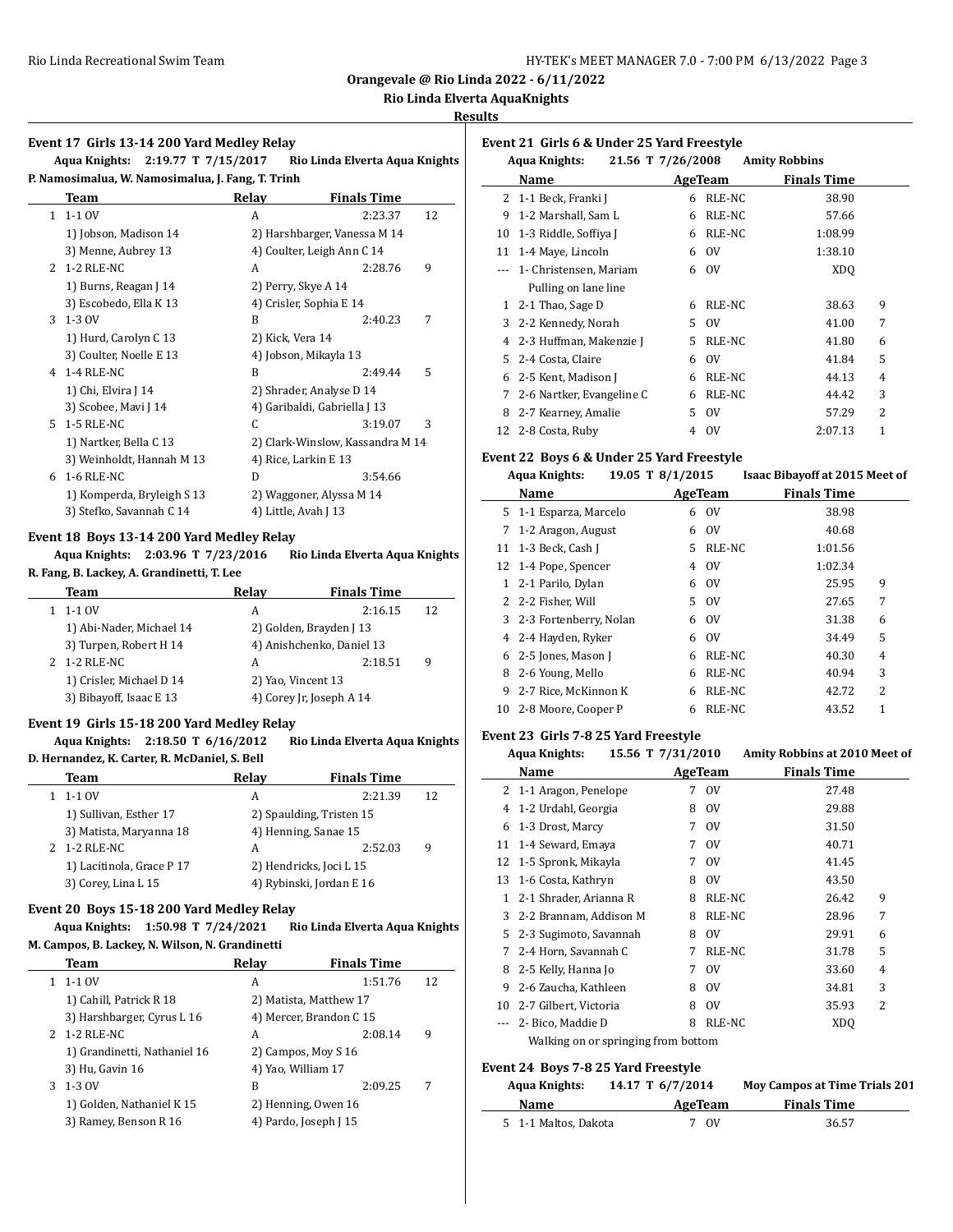**Orangevale @ Rio Linda 2022 - 6/11/2022**

# **Rio Linda Elverta AquaKnights**

**Results**

| (Event 24 Boys 7-8 25 Yard Freestyle) |                          |   |             |                    |   |  |
|---------------------------------------|--------------------------|---|-------------|--------------------|---|--|
|                                       | Name                     |   | AgeTeam     | <b>Finals Time</b> |   |  |
|                                       | 7 1-2 Foley, Flynn       |   | $_{\rm OV}$ | 41.23              |   |  |
| 8                                     | 1-3 Petersen, Brayden    |   | $_{\rm OV}$ | 43.84              |   |  |
|                                       | 1 2-1 Warren, Noah C     | 8 | RLE-NC      | 24.33              | 9 |  |
|                                       | 2 2-2 Kennedy, Wyatt     | 8 | $_{\rm OV}$ | 24.73              | 7 |  |
|                                       | 3 2-3 Fortenberry, Abram | 8 | $_{\rm OV}$ | 26.37              | 6 |  |
|                                       | 4 2-4 Shaw, Beauden      |   | $_{\rm OV}$ | 28.27              | 5 |  |
|                                       | 6 2-5 Divelbiss, William |   | $_{\rm OV}$ | 41.04              | 4 |  |
| 9                                     | 2-6 Nartker, Grey J      |   | RLE-NC      | 44.09              | 3 |  |

#### **Event 25 Girls 9-10 25 Yard Freestyle**

|    | <b>Aqua Knights:</b>    | 14.19 T 7/31/2010 |               | Anjelica Peterson at 2010 Meet |
|----|-------------------------|-------------------|---------------|--------------------------------|
|    | Name                    |                   | AgeTeam       | <b>Finals Time</b>             |
| 8  | 1-1 Christensen, Rozlyn | 10                | <sub>OV</sub> | 21.02                          |
| 10 | 1-2 Voigt, Briella      | 9                 | 0V            | 22.40                          |
| 11 | 1-3 McDonnell, Julianna | 9                 | 0V            | 23.69                          |
| 12 | 1-4 Seward, Jayla-Rae   | 9                 | 0V            | 23.74                          |
| 13 | 1-5 Saefong, Zoe M      | 10                | RLE-NC        | 24.28                          |
| 14 | 1-6 Spronk, Katelyn     | 10                | 0V            | 24.52                          |
| 15 | 1-7 Esparza, Amelia     | 9                 | $_{\rm OV}$   | 24.97                          |
| 16 | 1-8 Drost, Bailey       | 10                | 0V            | 25.12                          |
| 1  | 2-1 Escobedo, Kourtni V | 10                | RLE-NC        | 9<br>16.89                     |
| 2  | 2-2 Hurd, Clara S       | 10                | 0V            | 7<br>17.19                     |
| 3  | 2-3 Diaz, Gigi A        | 10                | RLE-NC        | 17.33<br>6                     |
| 4  | 2-4 Kearney, Aryana     | 9                 | 0V            | 5<br>19.15                     |
| 5. | 2-5 Ponce, Mila I       | 10                | RLE-NC        | 19.50<br>4                     |
| 6  | 2-6 Shaw, Klaire        | 10                | 0V            | 3<br>20.05                     |
| 7  | 2-7 Barrett, Avery      | 9                 | 0V            | $\overline{c}$<br>20.32        |
| 9  | 2-8 Hendricks, Alice    | 10                | RLE-NC        | $\mathbf{1}$<br>22.23          |

# **Event 26 Boys 9-10 25 Yard Freestyle**

|   | <b>Aqua Knights:</b>      | 13.82 T 7/23/2016 |                | <b>Moy Campos at Nugget Champi-</b> |   |
|---|---------------------------|-------------------|----------------|-------------------------------------|---|
|   | <b>Name</b>               |                   | <b>AgeTeam</b> | <b>Finals Time</b>                  |   |
|   | 1 1-1 Coulter, Isaac      | 10                | - OV           | 15.97                               | 9 |
|   | 2 1-2 Rodriguez, Elijah A | 9                 | RLE-NC         | 18.81                               | 7 |
| 3 | 1-3 Martin, Leo           | 10                | 0V             | 20.44                               | 6 |
|   | 4 1-4 Diaz, Boston A      | 9                 | RLE-NC         | 22.18                               | 5 |
|   | 5 1-5 Jobson, Austin      | 9                 | $_{\rm OV}$    | 23.46                               | 4 |
| 6 | 1-6 Thomas, Maxwell F     | 9                 | RLE-NC         | 23.57                               | 3 |
|   | --- 1- Barham, Charlie A  | 10                | RLE-NC         | XDO                                 |   |
|   | False start               |                   |                |                                     |   |

# **Event 27 Girls 11-12 50 Yard Freestyle**

| Aqua Knights:                 | 28.56 T 7/19/2014                                   | Alycia Namosimalua at Nugget |
|-------------------------------|-----------------------------------------------------|------------------------------|
| $\mathbf{M}$ and $\mathbf{A}$ | $\mathbf{A} = \mathbf{B}$ $\mathbf{B} = \mathbf{B}$ | <b>The collect Planning</b>  |

|    | Name                         | AgeTeam |             | <b>Finals Time</b> |   |  |
|----|------------------------------|---------|-------------|--------------------|---|--|
| 6  | 1-1 Thomas, Amelia M         | 11      | RLE-NC      | 41.05              |   |  |
| 7  | 1-2 Crawford, Paiten R       |         | 12 RLE-NC   | 42.69              |   |  |
| 8  | 1-3 Esparza, Chesney A       |         | 12 RLE-NC   | 46.12              |   |  |
|    | 11 1-4 O'Connor, Alex        | 11      | 0V          | 49.76              |   |  |
| 13 | 1-5 Bico, Bella D            | 11      | RLE-NC      | 56.28              |   |  |
| 14 | 1-6 Jensen, Ashlyn R         | 11      | RLE-NC      | 1:20.68            |   |  |
| 1  | 2-1 Brusatory, Himari        |         | 12 OV       | 35.65              | 9 |  |
|    | 2 2-2 Kearney, Aurora        |         | 12 OV       | 36.12              | 7 |  |
| 3  | 2-3 Martin, Scarlett Faye    |         | 12 OV       | 36.45              | 6 |  |
| 4  | 2-4 McQuirk-Butler, Nicole D | 12      | RLE-NC      | 38.23              | 5 |  |
| 5. | 2-5 Barraza, Gianna V        | 11      | RLE-NC      | 38.39              | 4 |  |
| 9  | 2-6 Gilbert, Eva             | 11      | $_{\rm OV}$ | 49.11              | 3 |  |

| 10 2-7 Block, Karissa G | 12 RLE-NC | 49.31 |  |
|-------------------------|-----------|-------|--|
| 12 2-8 Medina, Emerie L | 11 RLE-NC | 54.67 |  |

#### **Event 28 Boys 11-12 50 Yard Freestyle**

|    | <b>Aqua Knights:</b>     | 26.93 T 7/28/2018 |             | <b>Moy Campos at Nugget Champig</b> |   |
|----|--------------------------|-------------------|-------------|-------------------------------------|---|
|    | Name                     |                   | AgeTeam     | <b>Finals Time</b>                  |   |
|    | 4 1-1 Torres, Joseph     |                   | 11 OV       | 37.92                               |   |
| 7  | 1-2 Leal, Nathan         | 11                | 0V          | 44.98                               |   |
| 8  | 1-3 Grecheva, Andrew     |                   | 12 OV       | 45.92                               |   |
| 9  | 1-4 Karapetyan, Shaunt   |                   | 12 OV       | 48.61                               |   |
|    | 10 1-5 Goveas, Joseph    | 11                | $_{\rm OV}$ | 49.93                               |   |
|    | 2-1 Henning, Moses       |                   | 11 OV       | 34.76                               | 9 |
|    | 2 2-2 Campbell, Thomas   |                   | 12 OV       | 35.50                               | 7 |
| 3  | 2-3 Kick, Livio          | 11                | 0V          | 37.01                               | 6 |
|    | 5 2-4 Bautista, Kaeryn K |                   | 12 RLE-NC   | 39.82                               | 5 |
|    | 6 2-5 Hayden, Logan      |                   | 12 OV       | 41.10                               | 4 |
| 11 | 2-6 Guo, Alex S          | 11                | RLE-NC      | 1:10.65                             | 3 |

# **Event 29 Girls 13-14 50 Yard Freestyle**

| 28.02 T 7/18/2015<br>Aqua Knights: | Alycia Namosimalua at Nugget |
|------------------------------------|------------------------------|
|------------------------------------|------------------------------|

|    | Name                         |    | AgeTeam | <b>Finals Time</b> |   |
|----|------------------------------|----|---------|--------------------|---|
| 8  | 1-1 Little, Avah J           | 13 | RLE-NC  | 42.60              |   |
| 9  | 1-2 Nartker, Bella C         | 13 | RLE-NC  | 44.29              |   |
| 10 | 1-3 Clark-Winslow, Kassandra | 14 | RLE-NC  | 45.31              |   |
| 11 | 1-4 Stefko, Savannah C       | 14 | RLE-NC  | 49.03              |   |
| 12 | 1-5 Johnson, Memphis R       | 13 | RLE-NC  | 55.04              |   |
| 13 | 1-6 Waggoner, Alyssa M       | 14 | RLE-NC  | 1:02.54            |   |
| 1  | 2-1 Escobedo, Ella K         | 13 | RLE-NC  | 30.59              | 9 |
| 2  | 2-2 Menne, Aubrey            | 13 | 0V      | 30.88              | 7 |
| 3  | 2-3 Jobson, Madison          |    | 14 OV   | 31.13              | 6 |
| 4  | 2-4 Burns, Reagan J          | 14 | RLE-NC  | 31.82              | 5 |
|    | 5 2-5 Chi, Elvira J          | 14 | RLE-NC  | 33.90              | 4 |
| 6  | 2-6 Kick, Vera               | 14 | 0V      | 35.74              | 3 |
| 7  | 2-7 Shrader, Analyse D       | 14 | RLE-NC  | 36.70              | 2 |
|    | 2- Coulter, Noelle E         | 13 | 0V      | NS                 |   |

# **Event 30 Boys 13-14 50 Yard Freestyle**

| 24.82 T 7/15/2017<br><b>Aqua Knights:</b> |    |             | Bryce C. Lackey at Nugget Chan |                |
|-------------------------------------------|----|-------------|--------------------------------|----------------|
| Name                                      |    | AgeTeam     | <b>Finals Time</b>             |                |
| 1 1-1 Bibayoff, Isaac E                   |    | 13 RLE-NC   | 27.49                          | 9              |
| 2 1-2 Abi-Nader, Michael                  | 14 | 0V          | 28.95                          | 7              |
| 3 1-3 Golden, Brayden J                   | 13 | 0V          | 29.62                          | 6              |
| 4 1-4 Grandinetti, Christopher I          |    | 13 RLE-NC   | 37.04                          | 5              |
| 5 1-5 Ramey, Emerson J                    | 13 | $_{\rm OV}$ | 37.48                          | $\overline{4}$ |
| 6 1-6 Burns, Gavin D                      | 13 | RLE-NC      | 38.26                          | 3              |
| --- 1- Shrader, Alijah S                  | 13 | RLE-NC      | NS                             |                |

# **Event 31 Girls 15-18 50 Yard Freestyle**

 $\overline{a}$ 

| <b>Aqua Knights:</b>      | 27.01 T 7/15/2017 | Samantha Folsom at Nugget Cha |  |
|---------------------------|-------------------|-------------------------------|--|
| Name                      | AgeTeam           | <b>Finals Time</b>            |  |
| 1 1-1 Matista, Maryanna   | 0V<br>18          | 30.04<br>9                    |  |
| 2 1-2 Henning, Sanae      | 15 OV             | 31.67                         |  |
| 3 1-3 Nisperos, Emily     | 16 OV             | 33.88<br>6                    |  |
| 4 1-4 Hendricks, Joci L   | 15 RLE-NC         | 38.32<br>5                    |  |
| --- 1- Rybinski, Jordan E | 16 RLE-NC         | <b>NS</b>                     |  |
| --- 1- Clark, Katie Sue E | RLE-NC<br>16.     | NS.                           |  |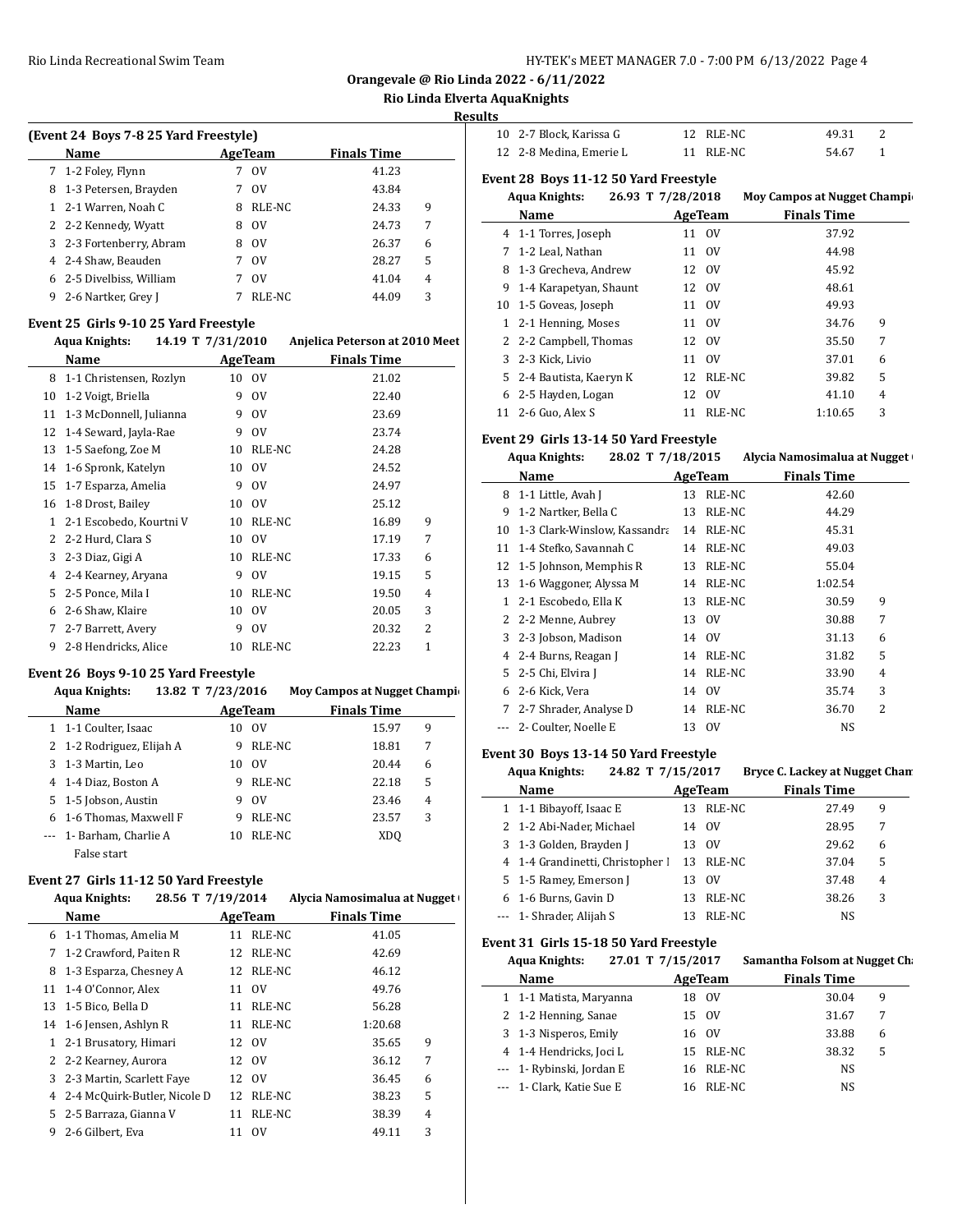**Orangevale @ Rio Linda 2022 - 6/11/2022**

**Rio Linda Elverta AquaKnights**

**Results**

#### **Event 32 Boys 15-18 50 Yard Freestyle**

|    | Aqua Knights:<br>23.43 T 7/31/2010 |         |           | Clay Hetherington at 2010 Mee |
|----|------------------------------------|---------|-----------|-------------------------------|
|    | Name                               | AgeTeam |           | <b>Finals Time</b>            |
|    | 6 1-1 Mercer, Brandon C            |         | 15 OV     | 26.76                         |
| 7  | 1-2 Ramey, Benson R                |         | 16 OV     | 29.70                         |
| 9  | 1-3 Pardo, Joseph J                |         | 15 OV     | 31.99                         |
| 1. | 2-1 Cahill, Patrick R              |         | 18 OV     | 9<br>23.68                    |
|    | 2 2-2 Matista, Matthew             |         | 17 OV     | 7<br>24.28                    |
| 3  | 2-3 Henning, Owen                  |         | 16 OV     | 24.50<br>6                    |
|    | 4 2-4 Grandinetti, Nathaniel       |         | 16 RLE-NC | 5<br>25.09                    |
| 5. | 2-5 Golden, Nathaniel K            | 15      | 0V        | 26.23<br>4                    |
| 8  | 2-6 Hu, Gavin                      | 16      | RLE-NC    | 3<br>30.07                    |
| 10 | 2-7 Nartker, Mads J                | 15      | RLE-NC    | 2<br>33.07                    |
| 11 | 2-8 Edwards, Charles W             |         | 16 RLE-NC | 1<br>49.11                    |
|    |                                    |         |           |                               |

# **Event 33 Girls 6 & Under 25 Yard Backstroke**

|    | 27.29 T 7/10/2021<br><b>Aqua Knights:</b> |    |                       | Sofia D. Campos at Auburn at R |                |
|----|-------------------------------------------|----|-----------------------|--------------------------------|----------------|
|    | Name                                      |    | <b>AgeTeam</b>        | <b>Finals Time</b>             |                |
| 1  | 1-1 Christensen, Mariam                   | 6  | $\overline{\text{O}}$ | 38.04                          |                |
| 5  | 1-2 Beck, Franki J                        | 6  | RLE-NC                | 54.23                          |                |
| 9  | 1-3 Marshall, Sam L                       | 6  | RLE-NC                | 1:11.37                        |                |
| 10 | 1-4 Riddle, Soffiya J                     | 6  | RLE-NC                | 1:21.93                        |                |
| 11 | 1-5 Costa, Ruby                           | 4  | 0V                    | 1:36.70                        |                |
| 2  | 2-1 Costa, Claire                         | 6  | 0V                    | 46.35                          | 9              |
| 3  | 2-2 Huffman, Makenzie J                   | 5. | RLE-NC                | 46.44                          | 7              |
| 4  | 2-3 Kennedy, Norah                        | 5. | 0V                    | 49.84                          | 6              |
| 6  | 2-4 Kent, Madison J                       | 6  | RLE-NC                | 56.17                          | 5              |
| 7  | 2-5 Thao, Sage D                          | 6  | RLE-NC                | 57.35                          | 4              |
| 8  | 2-6 Nartker, Evangeline C                 | 6  | RLE-NC                | 1:05.11                        | 3              |
| 12 | 2-7 Kearney, Amalie                       | 5. | $_{\rm OV}$           | 1:40.16                        | $\overline{2}$ |
|    | 2- Maye, Lincoln                          | 6  | 0V                    | XDO                            |                |
|    | Multiple strokes past vertical at turn    |    |                       |                                |                |

### **Event 34 Boys 6 & Under 25 Yard Backstroke**

#### Aqua Knights: 25.77 T 7/21/2012 Moi Campos at Nugget Champic

|    | Name                     |    | AgeTeam     | <b>Finals Time</b> |   |
|----|--------------------------|----|-------------|--------------------|---|
|    | 4 1-1 Fortenberry, Nolan | 6  | 0V          | 40.83              |   |
| 10 | 1-2 Pope, Spencer        | 4  | 0V          | 1:47.72            |   |
|    | 1- Beck, Cash J          | 5  | RLE-NC      | XD <sub>0</sub>    |   |
|    | 1- Esparza, Marcelo      | 6  | 0V          | XD <sub>0</sub>    |   |
|    | Pulling on lane line     |    |             |                    |   |
|    | 1 2-1 Parilo, Dylan      | 6  | 0V          | 30.53              | 9 |
|    | 2 2-2 Fisher, Will       | 5. | 0V          | 35.09              | 7 |
|    | 3 2-3 Hayden, Ryker      | 6  | 0V          | 35.81              | 6 |
|    | 5 2-4 Young, Mello       | 6  | RLE-NC      | 43.00              | 5 |
| 6  | 2-5 Moore, Cooper P      | 6  | RLE-NC      | 50.45              | 4 |
| 7  | 2-6 Aragon, August       | 6  | $_{\rm OV}$ | 1:02.73            | 3 |
| 8  | 2-7 Jones, Mason J       | 6  | RLE-NC      | 1:04.73            | 2 |
| 9  | 2-8 Rice, McKinnon K     | 6  | RLE-NC      | 1:07.93            | 1 |

#### **Event 35 Girls 7-8 25 Yard Backstroke**

| 20.78 T 7/26/2008<br>Aqua Knights: |  |   |         | Angelica Peterson at Nugget Ch |  |
|------------------------------------|--|---|---------|--------------------------------|--|
| <b>Name</b>                        |  |   | AgeTeam | <b>Finals Time</b>             |  |
| 8 1-1 Seward, Emaya                |  |   | OV      | 50.59                          |  |
| 9 1-2 Spronk, Mikayla              |  | 7 | OV      | 50.77                          |  |
| --- 1- Urdahl, Georgia             |  |   | - OV    | XDO                            |  |

Multiple strokes past vertical at turn

| ~                                     |                                        |   |             |                 |                |  |
|---------------------------------------|----------------------------------------|---|-------------|-----------------|----------------|--|
|                                       | --- 1- Horn, Savannah C                | 7 | RLE-NC      | XDO             |                |  |
|                                       | Multiple strokes past vertical at turn |   |             |                 |                |  |
|                                       | 1 2-1 Escobedo, Juliet C               |   | RLE-NC      | 23.07           | 9              |  |
|                                       | 2 2-2 Angel, Avery                     | 8 | 0V          | 23.38           | 7              |  |
|                                       | 3 2-3 Parilo, Kayla                    | 8 | 0V          | 28.11           | 6              |  |
|                                       | 4 2-4 Drost, Marcy                     |   | $_{\rm OV}$ | 29.38           | 5              |  |
|                                       | 5 2-5 Smith-Davis, Blake A             | 8 | RLE-NC      | 32.07           | $\overline{4}$ |  |
|                                       | 6 2-6 Carothers, Tegan N               | 8 | RLE-NC      | 36.08           | 3              |  |
|                                       | 7 2-7 Zaucha, Kathleen                 | 8 | $_{\rm OV}$ | 42.96           | 2              |  |
|                                       | --- 2- Bico, Maddie D                  | 8 | RLE-NC      | XD <sub>0</sub> |                |  |
| Shoulders past vertical toward breast |                                        |   |             |                 |                |  |

#### **Event 36 Boys 7-8 25 Yard Backstroke**

|    | 18.64 T 8/2/2014<br><b>Aqua Knights:</b> |   |         | Moy Campos at 2014 Meet of Cl |   |
|----|------------------------------------------|---|---------|-------------------------------|---|
|    | Name                                     |   | AgeTeam | <b>Finals Time</b>            |   |
| 4  | 1-1 Christensen, Grant                   | 8 | 0V      | 28.48                         |   |
| 8  | 1-2 Divelbiss, William                   | 7 | 0V      | 52.28                         |   |
| 9  | 1-3 Petersen, Brayden                    | 7 | 0V      | 1:02.28                       |   |
|    | 1- Maltos, Dakota                        | 7 | 0V      | XD <sub>O</sub>               |   |
|    | False start                              |   |         |                               |   |
| 1  | 2-1 Fisher, Jack                         | 8 | 0V      | 24.87                         | 9 |
| 2  | 2-2 Ramey, Anderson                      | 8 | 0V      | 27.58                         | 7 |
| 3  | 2-3 Fortenberry, Abram                   | 8 | 0V      | 28.05                         | 6 |
| 5. | 2-4 Smith, Mason                         | 8 | 0V      | 33.17                         | 5 |
| 6  | 2-5 Arnold, Christopher L                | 8 | RLE-NC  | 40.67                         | 4 |
| 7  | 2-6 Floyd, Christopher I                 | 7 | RLE-NC  | 50.64                         | 3 |
| 10 | 2-7 Nartker, Grey J                      |   | RLE-NC  | 1:04.09                       | 2 |

#### **Event 37 Girls 9-10 25 Yard Backstroke**

|    | <b>Aqua Knights:</b>    | 17.25 T 7/17/2010 |               | Anjelica Peterson at Nugget Ch |   |
|----|-------------------------|-------------------|---------------|--------------------------------|---|
|    | Name                    |                   | AgeTeam       | <b>Finals Time</b>             |   |
| 4  | 1-1 Christensen, Rozlyn |                   | 10 OV         | 26.61                          |   |
| 7  | 1-2 Esparza, Amelia     | 9                 | <sub>OV</sub> | 28.07                          |   |
| 8  | 1-3 Spronk, Katelyn     | 10                | 0V            | 29.90                          |   |
| 9  | 1-4 Drost, Bailey       | 10                | 0V            | 30.83                          |   |
| 10 | 1-5 Seward, Jayla-Rae   | 9                 | 0V            | 32.60                          |   |
| 1  | 2-1 Kearney, Aryana     | 9                 | <sub>OV</sub> | 23.34                          | 9 |
| 2  | 2-2 Rice, Adylade L     | 10                | RLE-NC        | 24.18                          | 7 |
| 3  | 2-3 Shaw, Klaire        | 10                | 0V            | 26.23                          | 6 |
| 5. | 2-4 McDonnell, Julianna | 9                 | 0V            | 26.98                          | 5 |
| 6  | 2-5 Marshall, Rachel M  | 10                | RLE-NC        | 27.55                          | 4 |
| 11 | 2-6 Sheley, Ava M       | 9                 | RLE-NC        | 34.14                          | 3 |
| 12 | 2-7 Cantrell, Faith A   | 10                | RLE-NC        | 45.17                          | 2 |
|    | 2- Matista, Josie       | 9                 | 0V            | XD <sub>O</sub>                |   |
|    | False start             |                   |               |                                |   |

## **Event 38 Boys 9-10 25 Yard Backstroke**

|   | Aqua Knights:            | 17.19 T 7/23/2016 |             | Moy Campos at Nugget Champi |
|---|--------------------------|-------------------|-------------|-----------------------------|
|   | Name                     |                   | AgeTeam     | <b>Finals Time</b>          |
|   | 5 1-1 Zaucha, Kyle       | 9                 | $_{\rm OV}$ | 29.89                       |
| 1 | 2-1 Anthony, Porter W    | 10                | RLE-NC      | 26.98<br>9                  |
|   | 2 2-2 Pope, CJ           | 10                | 0V          | 7<br>27.72                  |
|   | 3 2-3 Martin, Leo        |                   | 10 OV       | 27.90<br>6                  |
|   | 4 2-4 Golden, Marshall   | 9                 | $_{\rm OV}$ | 5<br>29.34                  |
| 6 | 2-5 Jobson, Austin       | 9                 | $_{\rm OV}$ | 31.55<br>4                  |
| 7 | 2-6 Weinholdt, Coleton J | 10                | RLE-NC      | 3<br>32.84                  |
| 8 | 2-7 Nartker, Ren S       | 9                 | RLE-NC      | 2<br>51.04                  |
| 9 | 2-8 Lagow, Rowan T       | 9                 | RLE-NC      | 52.85<br>1                  |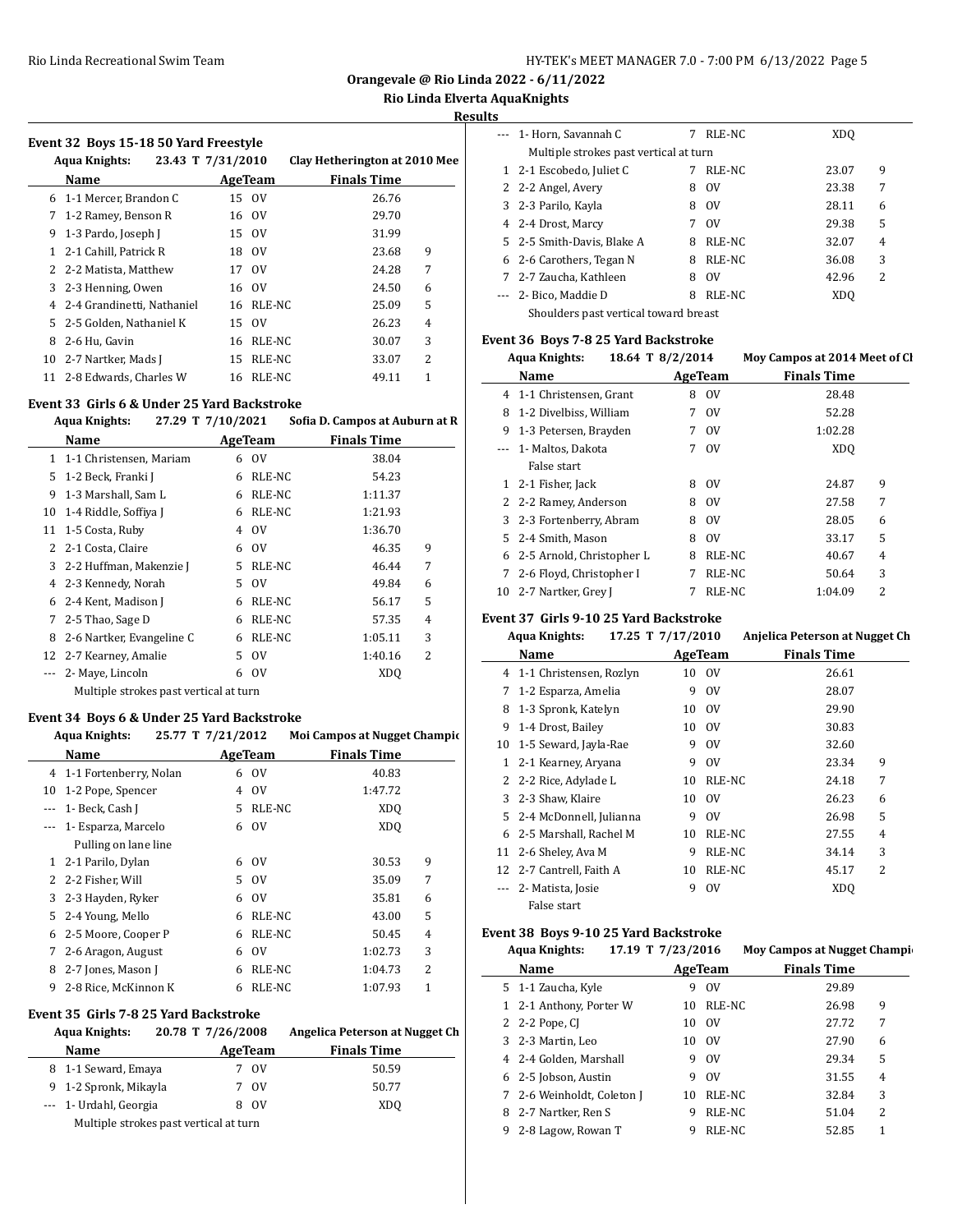**Orangevale @ Rio Linda 2022 - 6/11/2022**

# **Rio Linda Elverta AquaKnights**

**Results**

 $\overline{a}$ 

#### **Event 39 Girls 11-12 50 Yard Backstroke**

| <b>Aqua Knights:</b> |                              | 32.54 T 7/19/2014 |             | Alycia Namosimalua at Nugget |     |  |
|----------------------|------------------------------|-------------------|-------------|------------------------------|-----|--|
|                      | Name                         | AgeTeam           |             | <b>Finals Time</b>           |     |  |
| 3                    | 1-1 Crettol, Gabriella M     | 12                | RLE-NC      | 52.89                        |     |  |
| 6                    | 1-2 Carothers, Malia L       | 11                | RLE-NC      | 1:00.02                      |     |  |
| 10                   | 1-3 Weinholdt, Bailey E      | 12                | RLE-NC      | 1:02.62                      |     |  |
|                      | 12 1-4 Montes Wardell, Amy M | 12                | RLE-NC      | 1:08.15                      |     |  |
| $\mathbf{1}$         | 2-1 Martin, Jordan K         |                   | 12 RLE-NC   | 41.89                        | 9   |  |
|                      | 2 2-2 Martin, Scarlett Faye  | 12                | $_{\rm OV}$ | 50.32                        | 7   |  |
|                      | *4 2-3 Barraza, Gen M        | 11                | RLE-NC      | 52.98                        | 5.5 |  |
| $*_{4}$              | 2-3 Varner, Taylor H         |                   | 12 RLE-NC   | 52.98                        | 5.5 |  |
| 7                    | 2-5 Gilbert, Eva             | 11                | $_{\rm OV}$ | 1:00.97                      | 4   |  |
| 8                    | 2-6 Nartker, Poppy A         | 11                | RLE-NC      | 1:02.12                      | 3   |  |
| 9                    | 2-7 O'Connor, Alex           | 11                | $_{\rm OV}$ | 1:02.37                      | 2   |  |
| 11                   | 2-8 Ryan, Zora               | 12                | 0V          | 1:03.56                      | 1   |  |

#### **Event 40 Boys 11-12 50 Yard Backstroke**

| <b>Aqua Knights:</b>     | 33.61 T 7/14/2018 |           | Moy Campos at Higlands at Rio |   |
|--------------------------|-------------------|-----------|-------------------------------|---|
| Name                     |                   | AgeTeam   | <b>Finals Time</b>            |   |
| 1 1-1 Torres, Joseph     | 11                | 0V        | 44.22                         | 9 |
| 2 1-2 Hendricks, Holden  |                   | 12 RLE-NC | 47.44                         | 7 |
| 3 1-3 Burns, Malcolm A   |                   | 12 RLE-NC | 48.16                         | 6 |
| 4 1-4 Henning, Moses     | 11                | 0V        | 52.18                         | 5 |
| 5 1-5 Greer, Logan A     |                   | 12 RLE-NC | 1:00.96                       | 4 |
| 6 1-6 Karapetyan, Shaunt |                   | 12 OV     | 1:03.65                       | 3 |
| 7 1-7 Grecheva, Andrew   |                   | 12 OV     | 1:05.64                       | 2 |

# **Event 41 Girls 13-14 50 Yard Backstroke**

| <b>Aqua Knights:</b> |                              | 32.04 T 8/1/2015 |           | Alycia Namosimalua at 2015 M |   |  |
|----------------------|------------------------------|------------------|-----------|------------------------------|---|--|
|                      | Name                         |                  | AgeTeam   | <b>Finals Time</b>           |   |  |
|                      | 5 1-1 Garibaldi, Gabriella J | 13               | RLE-NC    | 44.29                        |   |  |
| 8                    | 1-2 Weinholdt, Hannah M      | 13               | RLE-NC    | 50.79                        |   |  |
| 10                   | 1-3 Little, Avah J           | 13               | RLE-NC    | 57.76                        |   |  |
| 11                   | 1-4 Clark-Winslow, Kassandra |                  | 14 RLE-NC | 1:01.68                      |   |  |
|                      | 12 1-5 Stefko, Savannah C    | 14               | RLE-NC    | 1:03.17                      |   |  |
| 13                   | 1-6 Waggoner, Alyssa M       | 14               | RLE-NC    | 1:17.17                      |   |  |
|                      | 14 1-7 Johnson, Memphis R    |                  | 13 RLE-NC | 1:19.31                      |   |  |
| $\mathbf{1}$         | 2-1 Menne, Aubrey            | 13               | 0V        | 38.12                        | 9 |  |
| 2                    | 2-2 Harshbarger, Vanessa M   | 14               | 0V        | 38.79                        | 7 |  |
|                      | 3 2-3 Hurd, Carolyn C        |                  | 13 OV     | 42.17                        | 6 |  |
| 4                    | 2-4 Chi, Elvira J            | 14               | RLE-NC    | 44.17                        | 5 |  |
| 6                    | 2-5 Perry, Skye A            | 14               | RLE-NC    | 45.40                        | 4 |  |
| 7                    | 2-6 Scobee, Mavi J           | 14               | RLE-NC    | 45.72                        | 3 |  |
| 9                    | 2-7 Shrader, Analyse D       | 14               | RLE-NC    | 55.60                        | 2 |  |
|                      |                              |                  |           |                              |   |  |

#### **Event 42 Boys 13-14 50 Yard Backstroke**

# Aqua Knights: **31.82** T  $7/20/2019$  Moy Campos at Nugget Champions

| Name                        | AgeTeam           | <b>Finals Time</b> |   |
|-----------------------------|-------------------|--------------------|---|
| 1 1-1 Anishchenko, Daniel   | 0V<br>13          | 36.13              | 9 |
| 2 1-2 Corey Jr, Joseph A    | RLE-NC<br>14      | 39.16              | 7 |
| 3 1-3 Harshbarger, Dustin L | - OV<br>13.       | 40.84              | 6 |
| 4 1-4 Burns, Gavin D        | RLE-NC<br>13      | 46.65              | 5 |
| 5 1-5 Yao, Vincent          | RLE-NC<br>13.     | 46.98              | 4 |
| 6 1-6 Ramey, Emerson J      | $_{\rm OV}$<br>13 | 50.41              | 3 |
| 7 1-7 Shrader, Alijah S     | RLE-NC            | 58.11              | 2 |

#### **Event 43 Girls 15-18 100 Yard Backstroke**

| Aqua Knights: 1:12.78 T 7/15/2017 |                           |         |           | Samantha Folsom at Nugget Cha |   |  |
|-----------------------------------|---------------------------|---------|-----------|-------------------------------|---|--|
|                                   | Name                      | AgeTeam |           | <b>Finals Time</b>            |   |  |
|                                   | 1 1-1 Nisperos, Emily     | 16 OV   |           | 1:32.72                       | q |  |
|                                   | 2 1-2 Corey, Lina L       |         | 15 RLE-NC | 1:46.63                       |   |  |
|                                   | --- 1- Rybinski, Jordan E |         | 16 RLE-NC | NS.                           |   |  |

# **Event 44 Boys 15-18 100 Yard Backstroke**

#### **Aqua Knights: 1:04.63 T 7/17/2010 Clay Hetherington at Nugget Ch**

| Name                       |    | AgeTeam     | <b>Finals Time</b> |                          |  |
|----------------------------|----|-------------|--------------------|--------------------------|--|
| 1 1-1 Harshbarger, Cyrus L |    | 16 OV       | 1:04.40            | 9                        |  |
| 2 1-2 Campos, Moy S        |    | 16 RLE-NC   | 1:06.76            | 7                        |  |
| 3 1-3 Golden, Nathaniel K  |    | 15 OV       | 1:09.79            | 6                        |  |
| 4 1-4 Henning, Owen        |    | 16 OV       | 1:15.20            | 5                        |  |
| 5 1-5 Gabrielli, Marcello  |    | $_{\rm OV}$ | 1:18.26            | $\overline{4}$           |  |
| 6 1-6 Nartker, Mads J      |    | 15 RLE-NC   | 1:36.49            | 3                        |  |
| 7 1-7 Guo, Kelvin Y        | 15 | RLE-NC      | 1:49.34            | $\overline{\mathcal{L}}$ |  |

#### **Event 45 Girls 7-8 25 Yard Breaststroke**

|    | <b>Aqua Knights:</b>                           | 22.42 T 7/31/2010 |               | Amity Robbins at 2010 Meet of |   |  |  |  |
|----|------------------------------------------------|-------------------|---------------|-------------------------------|---|--|--|--|
|    | Name                                           |                   | AgeTeam       | <b>Finals Time</b>            |   |  |  |  |
| 4  | 1-1 Costa, Kathryn                             | 8                 | 0V            | 36.66                         |   |  |  |  |
| 5. | 1-2 Schroder, Zelda                            | 8                 | 0V            | 37.89                         |   |  |  |  |
|    | 1- Kelly, Hanna Jo                             | 7                 | <sub>OV</sub> | XD <sub>O</sub>               |   |  |  |  |
|    | Hands brought beyond the hipline during stroke |                   |               |                               |   |  |  |  |
| 1  | 2-1 Parilo, Kayla                              | 8                 | <sub>OV</sub> | 27.55                         | 9 |  |  |  |
| 2  | 2-2 Angel, Avery                               | 8                 | 0V            | 28.58                         | 7 |  |  |  |
|    | 3 2-3 Aragon, Penelope                         | 7                 | - OV          | 33.11                         | 6 |  |  |  |
|    | 2- Shrader, Arianna R                          | 8                 | RLE-NC        | XD <sub>0</sub>               |   |  |  |  |
|    | Hands brought beyond the hipline during stroke |                   |               |                               |   |  |  |  |
|    | 2- Brannam, Addison M                          |                   | 8 RLE-NC      | XD <sub>0</sub>               |   |  |  |  |
|    | Hands brought beyond the hipline during stroke |                   |               |                               |   |  |  |  |
|    | 2- Sugimoto, Savannah                          | 8                 | 0V            | XD <sub>0</sub>               |   |  |  |  |
|    | Scissors kick                                  |                   |               |                               |   |  |  |  |
|    | 2- Horn, Savannah C                            | 7                 | RLE-NC        | XDO                           |   |  |  |  |
|    | Scissors kick                                  |                   |               |                               |   |  |  |  |

#### **Event 46 Boys 7-8 25 Yard Breaststroke**

 $\overline{a}$ 

| <b>Aqua Knights:</b>                           | 22.49 T 7/15/2017 |             | <b>Isaac Bibayoff at Nugget Champ</b> |   |
|------------------------------------------------|-------------------|-------------|---------------------------------------|---|
| Name                                           | AgeTeam           |             | <b>Finals Time</b>                    |   |
| 1- Christensen, Grant                          | 8 OV              |             | XDO                                   |   |
| Hands brought beyond the hipline during stroke |                   |             |                                       |   |
| 1- Smith, Mason                                | 8                 | 0V          | XDO                                   |   |
| Alternating Kick                               |                   |             |                                       |   |
| 1- Kennedy, Wyatt                              | 8                 | $_{\rm OV}$ | XDO                                   |   |
| Scissors kick                                  |                   |             |                                       |   |
| 1- Fisher, Jack                                | 8                 | 0V          | XDO                                   |   |
| Scissors kick                                  |                   |             |                                       |   |
| 1- Shaw, Beauden                               | 7 OV              |             | XDO                                   |   |
| Hands brought beyond the hipline during stroke |                   |             |                                       |   |
| 1 2-1 Ramey, Anderson                          | 8                 | 0V          | 28.54                                 | 9 |
| 2- Warren, Noah C                              | 8                 | RLE-NC      | XDO                                   |   |
| Hands brought beyond the hipline during stroke |                   |             |                                       |   |
| 2- Floyd, Christopher I                        |                   | 7 RLE-NC    | XDO                                   |   |
| Hands brought beyond the hipline during stroke |                   |             |                                       |   |
| 2- Foley, Flynn                                | 7                 | 0V          | XDO                                   |   |
| Hands brought beyond the hipline during stroke |                   |             |                                       |   |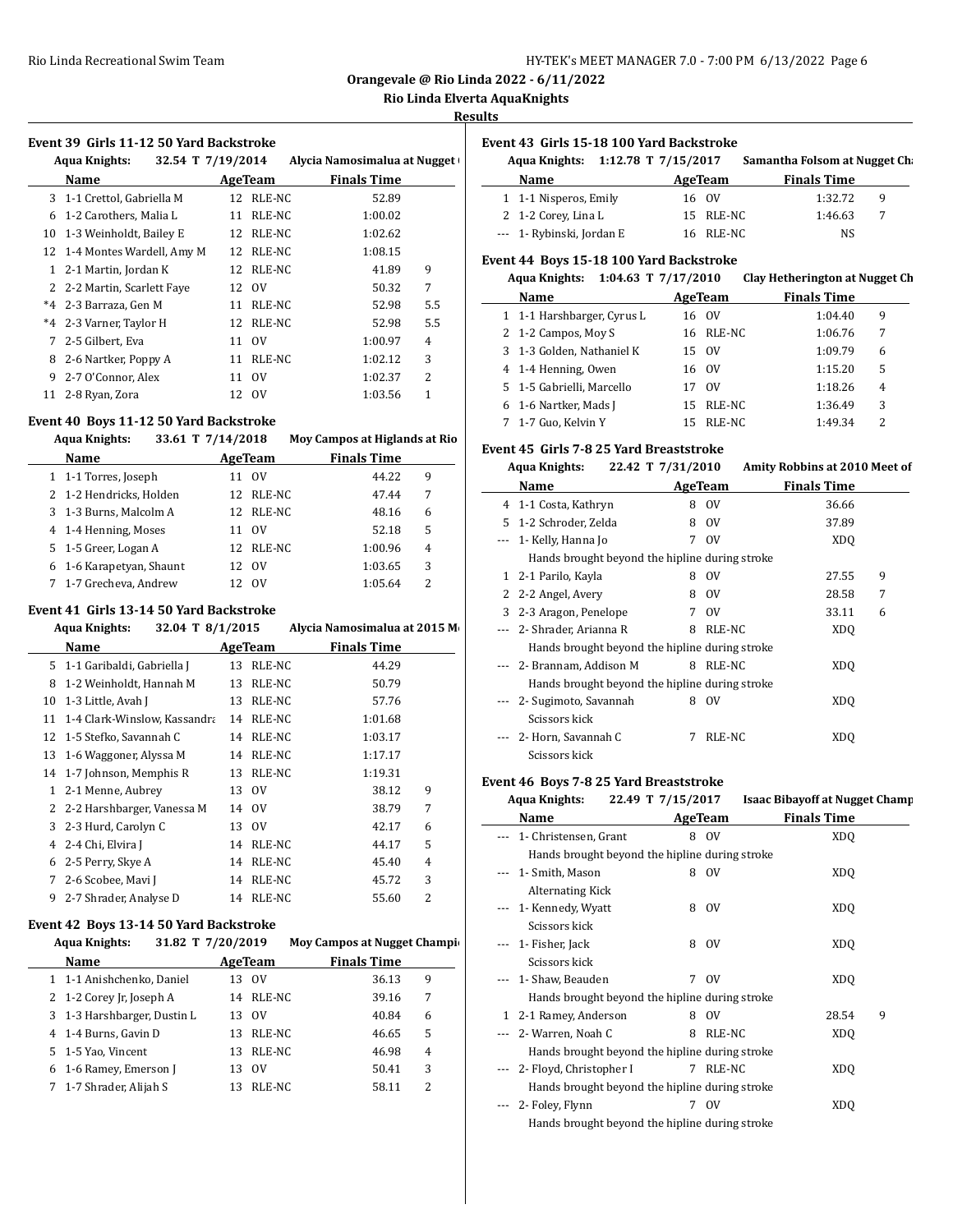**Orangevale @ Rio Linda 2022 - 6/11/2022**

# **Rio Linda Elverta AquaKnights**

#### **Results**

 $\overline{\phantom{0}}$ 

 $\overline{\phantom{a}}$ 

 $\overline{a}$ 

| 0V                                             | DΟ                                             |  |  |  |  |  |  |
|------------------------------------------------|------------------------------------------------|--|--|--|--|--|--|
| Hands brought beyond the hipline during stroke |                                                |  |  |  |  |  |  |
| $_{\rm OV}$                                    | XDO                                            |  |  |  |  |  |  |
|                                                | Hands brought beyond the hipline during stroke |  |  |  |  |  |  |

# **Event 47 Girls 9-10 25 Yard Breaststroke**

|       | 19.03 T 7/31/2010<br>Aqua Knights:             |    |         | Anjelica M. Peterson at 2010 M |   |
|-------|------------------------------------------------|----|---------|--------------------------------|---|
|       | Name                                           |    | AgeTeam | <b>Finals Time</b>             |   |
| 7     | 1-1 Matista, Josie                             | 9  | 0V      | 29.36                          |   |
| 9     | 1-2 Shaw, Klaire                               | 10 | 0V      | 31.38                          |   |
| ---   | 1- Saefong, Zoe M                              | 10 | RLE-NC  | XD <sub>O</sub>                |   |
|       | Non-simultaneous arms                          |    |         |                                |   |
|       | 1- Foley, Ivy                                  |    | 10 OV   | XDO                            |   |
|       | Hands brought beyond the hipline during stroke |    |         |                                |   |
| 1.    | 2-1 Fisher, Amelia                             | 10 | 0V      | 23.10                          | 9 |
| 2     | 2-2 Diaz, Gigi A                               | 10 | RLE-NC  | 23.46                          | 7 |
| 3     | 2-3 Schroeder, Zoe                             | 10 | 0V      | 25.12                          | 6 |
| 4     | 2-4 Voigt, Briella                             | 9  | 0V      | 25.44                          | 5 |
| 5     | 2-5 Barrett, Avery                             | 9  | 0V      | 26.46                          | 4 |
| 6     | 2-6 Escobedo, Kourtni V                        | 10 | RLE-NC  | 27.40                          | 3 |
| 8     | 2-7 Hendricks, Alice                           | 10 | RLE-NC  | 31.19                          | 2 |
| $---$ | 2- Ponce, Mila I                               | 10 | RLE-NC  | XD <sub>O</sub>                |   |
|       | Downward butterfly kick                        |    |         |                                |   |

## **Event 48 Boys 9-10 25 Yard Breaststroke**

|   | <b>Aqua Knights:</b>                      | 19.17 T 7/23/2016 |             | <b>Moy Campos at Nugget Champi</b> |
|---|-------------------------------------------|-------------------|-------------|------------------------------------|
|   | Name                                      |                   | AgeTeam     | <b>Finals Time</b>                 |
|   | 5 1-1 Zaucha, Kyle                        | 9                 | $_{\rm OV}$ | 34.03                              |
| 7 | 1-2 Golden, Marshall                      | 9                 | 0V          | 38.42                              |
| 1 | 2-1 Kelly, Ty                             | 10                | 0V          | 9<br>23.10                         |
|   | 2 2-2 Pope, CI                            | 10                | 0V          | 7<br>26.35                         |
| 3 | 2-3 Diaz, Boston A                        | 9                 | RLE-NC      | 28.44<br>6                         |
|   | 4 2-4 Barham, Charlie A                   | 10                | RLE-NC      | 5<br>29.20                         |
|   | 6 2-5 Rodriguez, Elijah A                 | 9                 | RLE-NC      | 35.25<br>4                         |
|   | --- 2- Thomas, Maxwell F<br>Scissors kick | 9                 | RLE-NC      | XD <sub>0</sub>                    |
|   | --- 2- Coulter, Isaac<br>Scissors kick    | 10                | $_{\rm OV}$ | XD <sub>0</sub>                    |
|   | 2- Murphy, Warren                         | 10                | 0V          | NS                                 |

#### **Event 49 Girls 11-12 50 Yard Breaststroke**

| <b>Aqua Knights:</b> |                              | 38.70 T 7/19/2014 |             | Alycia Namosimalua at Nugget |  |
|----------------------|------------------------------|-------------------|-------------|------------------------------|--|
|                      | Name                         | AgeTeam           |             | <b>Finals Time</b>           |  |
| 4                    | 1-1 Brusatory, Himari        |                   | 12 OV       | 50.59                        |  |
| 5                    | 1-2 Ramey, Mayson L          | 11                | 0V          | 52.09                        |  |
| 8                    | 1-3 Crawford, Paiten R       | 12                | RLE-NC      | 56.62                        |  |
| 11                   | 1-4 Thomas, Amelia M         | 11                | RLE-NC      | 1:08.43                      |  |
| 12                   | 1-5 Jensen, Ashlyn R         | 11                | RLE-NC      | 1:30.94                      |  |
|                      | 1- Bico, Bella D             | 11                | RLE-NC      | XD <sub>0</sub>              |  |
|                      | Scissors kick                |                   |             |                              |  |
| 1                    | 2-1 Foley, Ada               |                   | 12 OV       | 9<br>46.08                   |  |
| 2                    | 2-2 Ryan, Zora               |                   | 12 OV       | 7<br>47.86                   |  |
| 3                    | 2-3 Kearney, Aurora          |                   | 12 OV       | 6<br>48.22                   |  |
| 6                    | 2-4 Barraza, Gianna V        | 11                | RLE-NC      | 5<br>52.30                   |  |
| 7                    | 2-5 McCaul, Lilly            | 11                | $_{\rm OV}$ | 56.56<br>4                   |  |
| 9                    | 2-6 McQuirk-Butler, Nicole D | 12                | RLE-NC      | 3<br>57.14                   |  |
|                      |                              |                   |             |                              |  |

| 10 2-7 Block, Karissa G | 12 RLE-NC | 1:01.89 |
|-------------------------|-----------|---------|
| --- 2- Medina. Emerie L | 11 RLE-NC | XDO     |
| Scissors kick           |           |         |

#### **Event 50 Boys 11-12 50 Yard Breaststroke Aqua Knights: 36.56 T 7/18/2015 Bryce C. Lackey at Nugget Cham**

|  | Aqua Khights:            | 30.50 1 //18/2015 |             | Bryce C. Lackey at Nugget Chair |   |
|--|--------------------------|-------------------|-------------|---------------------------------|---|
|  | Name                     |                   | AgeTeam     | <b>Finals Time</b>              |   |
|  | 1 1-1 Matista, Dawson    |                   | 12 OV       | 39.57                           | 9 |
|  | 2 1-2 Kick, Livio        |                   | 11 OV       | 46.95                           | 7 |
|  | 3 1-3 Campbell, Thomas   |                   | 12 OV       | 48.95                           | 6 |
|  | 4 1-4 Bautista, Kaeryn K |                   | 12 RLE-NC   | 50.21                           | 5 |
|  | --- 1- Leal, Nathan      |                   | 11 OV       | X1:01.15                        |   |
|  | --- 1- Goveas, Joseph    | 11                | $_{\rm OV}$ | X1:04.25                        |   |
|  | $-$ 1 Guo, Alex S        |                   | 11 RLE-NC   | XD <sub>O</sub>                 |   |
|  | Scissors kick            |                   |             |                                 |   |
|  | --- 1- Abi-Nader, Andrew |                   | 12 OV       | NS                              |   |

## **Event 51 Girls 13-14 50 Yard Breaststroke**

|    | <b>Aqua Knights:</b><br>35.68 T 7/23/2016 |    |         | Alycia Namosimalua at Nugget |
|----|-------------------------------------------|----|---------|------------------------------|
|    | Name                                      |    | AgeTeam | <b>Finals Time</b>           |
| 6  | 1-1 Perry, Skye A                         | 14 | RLE-NC  | 46.10                        |
| 9  | 1-2 Coulter, Noelle E                     | 13 | 0V      | 47.04                        |
| 10 | 1-3 Scobee, Mavi J                        | 14 | RLE-NC  | 50.00                        |
| 11 | 1-4 Nartker, Bella C                      | 13 | RLE-NC  | 55.86                        |
| 12 | 1-5 Komperda, Bryleigh S                  | 13 | RLE-NC  | 1:09.42                      |
| 13 | 1-6 Rice, Larkin E                        | 13 | RLE-NC  | 1:11.10                      |
| 1  | 2-1 Jobson, Mikayla                       |    | 13 OV   | 9<br>43.50                   |
| 2  | 2-2 Jobson, Madison                       | 14 | 0V      | 7<br>43.51                   |
| 3  | 2-3 Hurd, Carolyn C                       | 13 | 0V      | 44.13<br>6                   |
| 4  | 2-4 Escobedo, Ella K                      | 13 | RLE-NC  | 5<br>44.46                   |
| 5. | 2-5 Burns, Reagan J                       | 14 | RLE-NC  | $\overline{4}$<br>45.39      |
| 7  | 2-6 Garibaldi, Gabriella J                | 13 | RLE-NC  | 3<br>46.33                   |
| 8  | 2-7 Crisler, Sophia E                     | 14 | RLE-NC  | 2<br>47.03                   |
|    | 2- Kick, Vera                             | 14 | 0V      | <b>NS</b>                    |

# **Event 52 Boys 13-14 50 Yard Breaststroke**

| Aqua Knights:             | 31.68 T 7/15/2017 |             | <b>Bryce C. Lackey at Nugget Cham</b> |   |
|---------------------------|-------------------|-------------|---------------------------------------|---|
| Name                      |                   | AgeTeam     | <b>Finals Time</b>                    |   |
| 1 1-1 Bibayoff, Isaac E   |                   | 13 RLE-NC   | 38.23                                 | 9 |
| 2 1-2 Golden, Brayden J   | 13                | 0V          | 40.06                                 | 7 |
| 3 1-3 Corey Jr, Joseph A  |                   | 14 RLE-NC   | 41.29                                 | 6 |
| 4 1-4 Anishchenko, Daniel | 13                | $_{\rm OV}$ | 45.03                                 | 5 |
| 5 1-5 Crisler, Michael D  |                   | 14 RLE-NC   | 45.40                                 | 4 |
| 6 1-6 Ramey, Emerson J    | 13                | 0V          | 45.77                                 | 3 |
| --- 1- Turpen, Robert H   |                   | 14 OV       | XD <sub>O</sub>                       |   |
| Scissors kick             |                   |             |                                       |   |

# **Event 53 Girls 15-18 100 Yard Breaststroke**

| Aqua Knights:          | 1:20.47 T 7/15/2017 |           | Samantha Folsom at Nugget Cha |   |
|------------------------|---------------------|-----------|-------------------------------|---|
| Name                   |                     | AgeTeam   | <b>Finals Time</b>            |   |
| 1 1-1 Sullivan, Esther |                     | 17 OV     | 1:29.29                       | 9 |
| 2 1-2 Henning, Sanae   |                     | 15 OV     | 1:30.53                       | 7 |
| 3 1-3 Anisa, Nadi M    |                     | 15 RLE-NC | 2:09.06                       | 6 |
| $-$ 1 - Corey, Lina L  |                     | 15 RLE-NC | XD <sub>0</sub>               |   |
| Scissors kick          |                     |           |                               |   |
| --- 1- Stone, Maddie G | 15                  | RLE-NC    | XDO                           |   |
| Scissors kick          |                     |           |                               |   |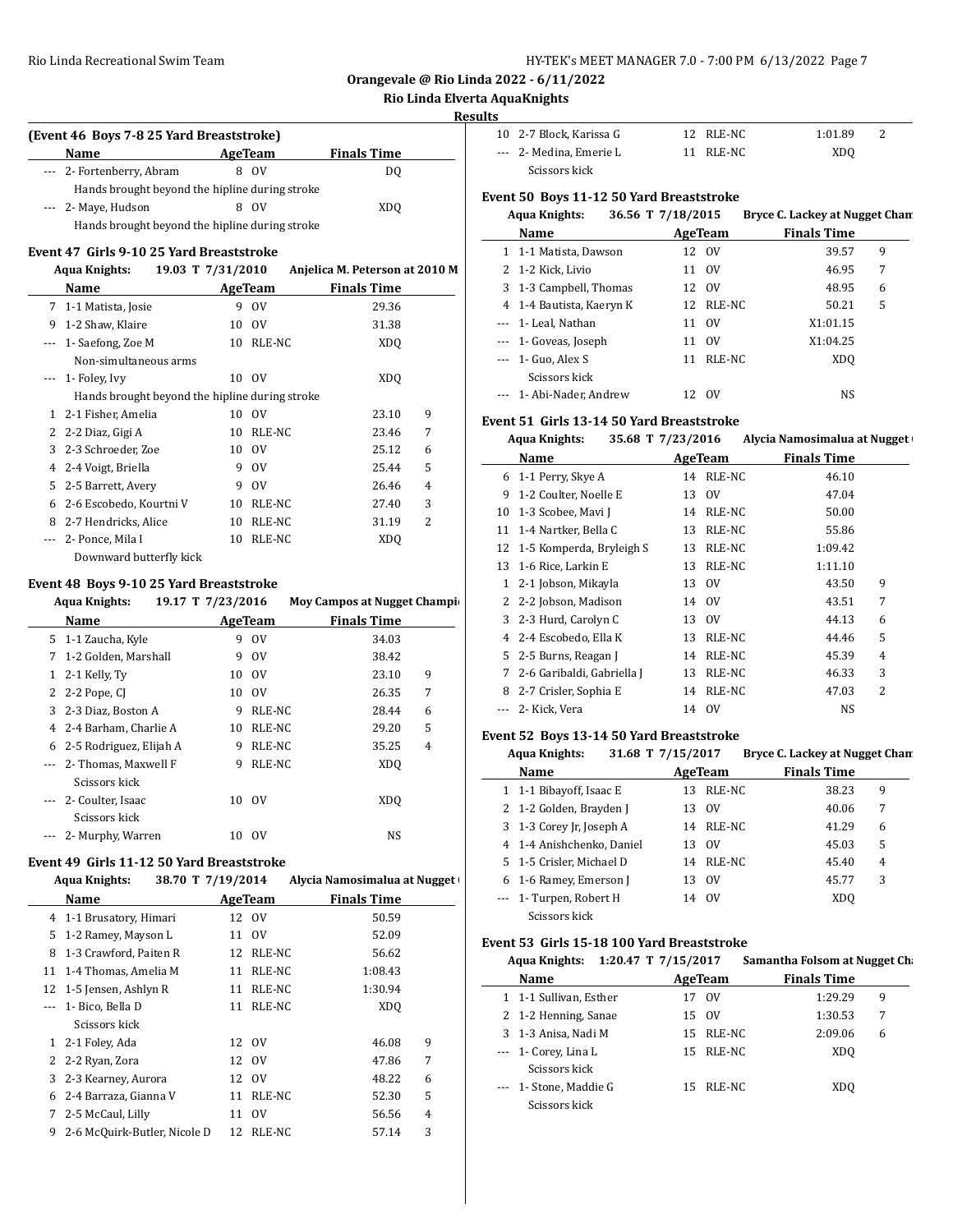**Orangevale @ Rio Linda 2022 - 6/11/2022**

# **Rio Linda Elverta AquaKnights**

**Results**

#### **Event 54 Boys 15-18 100 Yard Breaststroke**

|   | 1:04.65 T $7/20/2019$<br>Aqua Knights: |     |                | Bryce C. Lackey at Nugget Chan |   |
|---|----------------------------------------|-----|----------------|--------------------------------|---|
|   | Name                                   |     | AgeTeam        | <b>Finals Time</b>             |   |
|   | 1 1-1 Matista, Matthew                 |     | 17 OV          | 1:09.53                        | 9 |
|   | 2 1-2 Cahill, Patrick R                | 18  | $_{\text{OV}}$ | 1:11.89                        | 7 |
|   | 3 1-3 Mercer, Brandon C                |     | 15 OV          | 1:13.03                        | 6 |
|   | 4 1-4 Ramey, Benson R                  |     | 16 OV          | 1:22.88                        | 5 |
|   | 5 1-5 Hu, Gavin                        |     | 16 RLE-NC      | 1:32.25                        | 4 |
| 6 | 1-6 Yao, William                       | 17  | RLE-NC         | 1:36.73                        | 3 |
| 7 | 1-7 Nartker, Mads J                    |     | 15 RLE-NC      | 2:01.52                        | 2 |
|   | --- 1- Pardo, Joseph J                 | 15. | $_{\rm OV}$    | X1:51.54                       |   |

#### **Event 55 Girls 7-8 50 Yard Freestyle**

|              | 39.75 T 7/17/2010<br><b>Aqua Knights:</b> |   |             | <b>Amity Robbins at Nugget Cham</b> |   |
|--------------|-------------------------------------------|---|-------------|-------------------------------------|---|
|              | Name                                      |   | AgeTeam     | <b>Finals Time</b>                  |   |
| 6            | 1-1 Drost, Marcy                          | 7 | 0V          | 1:14.69                             |   |
| 9            | 1-2 Urdahl, Georgia                       | 8 | 0V          | 1:21.09                             |   |
| 11           | 1-3 Seward, Emaya                         | 7 | 0V          | 1:30.30                             |   |
|              | 12 1-4 Spronk, Mikayla                    | 7 | 0V          | 1:58.87                             |   |
| 13           | 1-5 Bico, Maddie D                        | 8 | RLE-NC      | 2:09.23                             |   |
| $\mathbf{1}$ | 2-1 Escobedo, Juliet C                    | 7 | RLE-NC      | 54.03                               | 9 |
|              | 2 2-2 Schroder, Zelda                     | 8 | 0V          | 1:02.23                             | 7 |
| 3            | 2-3 Aragon, Penelope                      | 7 | 0V          | 1:03.33                             | 6 |
| 4            | 2-4 Shrader, Arianna R                    | 8 | RLE-NC      | 1:09.68                             | 5 |
| 5.           | 2-5 Carothers, Tegan N                    | 8 | RLE-NC      | 1:09.94                             | 4 |
| 7            | 2-6 Smith-Davis, Blake A                  | 8 | RLE-NC      | 1:16.57                             | 3 |
| 8            | 2-7 Gilbert, Victoria                     | 8 | $_{\rm OV}$ | 1:18.71                             | 2 |
| 10           | 2-8 Zaucha, Kathleen                      | 8 | 0V          | 1:24.67                             | 1 |

#### **Event 56 Boys 7-8 50 Yard Freestyle**

|   | Aqua Knights:               | 32.83 T 8/2/2014 |             | Moy Campos at 2014 Meet of Cl |   |
|---|-----------------------------|------------------|-------------|-------------------------------|---|
|   | <b>Name</b>                 |                  | AgeTeam     | <b>Finals Time</b>            |   |
|   | 3 1-1 Maye, Hudson          | 8                | $_{\rm OV}$ | 1:12.30                       |   |
|   | 7 1-2 Foley, Flynn          | 7                | OV          | 1:37.17                       |   |
|   | 1 2-1 Maltos, Dakota        | 7                | $_{\rm OV}$ | 1:09.41                       | 9 |
|   | 2 2-2 Christensen, Grant    | 8                | $_{\rm OV}$ | 1:09.67                       | 7 |
|   | 4 2-3 Arnold, Christopher L | 8                | RLE-NC      | 1:17.83                       | 6 |
|   | 5 2-4 Floyd, Christopher I  | 7                | RLE-NC      | 1:24.70                       | 5 |
|   | 6 2-5 Divelbiss, William    | 7                | $_{\rm OV}$ | 1:34.57                       | 4 |
| 8 | 2-6 Petersen, Brayden       | 7                | $_{\rm OV}$ | 1:39.76                       | 3 |
| 9 | 2-7 Nartker, Grey J         | 7                | RLE-NC      | 1:45.71                       | 2 |
|   |                             |                  |             |                               |   |

# **Event 57 Girls 9-10 50 Yard Freestyle**

| <b>Aqua Knights:</b>    |                                                                                      |               | Tia Z. Trinh Highland @ Rio        |                                      |
|-------------------------|--------------------------------------------------------------------------------------|---------------|------------------------------------|--------------------------------------|
| Name                    |                                                                                      |               | <b>Finals Time</b>                 |                                      |
|                         | 9                                                                                    | <sub>OV</sub> | 40.75                              |                                      |
| 1-2 Christensen, Rozlyn | 10                                                                                   | 0V            | 47.26                              |                                      |
| 1-3 Drost, Bailey       | 10                                                                                   | 0V            | 55.36                              |                                      |
| 1-4 Spronk, Katelyn     | 10                                                                                   | 0V            | 1:01.91                            |                                      |
| 2-1 Rice, Adylade L     | 10                                                                                   |               | 9<br>43.11                         |                                      |
|                         |                                                                                      | 0V            | 7<br>45.79                         |                                      |
| 2-3 Voigt, Briella      | 9                                                                                    | 0V            | 48.93<br>6                         |                                      |
| 2-4 Marshall, Rachel M  | 10                                                                                   |               | 5<br>49.87                         |                                      |
| 2-5 Seward, Jayla-Rae   | 9                                                                                    | $_{\rm OV}$   | 54.17<br>4                         |                                      |
| 2-6 McDonnell, Julianna | 9                                                                                    | 0V            | 3<br>56.23                         |                                      |
| 2-7 Sheley, Ava M       | 9                                                                                    |               | 2<br>57.06                         |                                      |
|                         | 10                                                                                   |               | 1<br>1:21.90                       |                                      |
|                         | 1 1-1 Kearney, Aryana<br>3 2-2 Schroeder, Zoe<br>5.<br>7<br>12 2-8 Cantrell, Faith A |               | 32.69 T 7/12/2014<br>AgeTeam<br>10 | RLE-NC<br>RLE-NC<br>RLE-NC<br>RLE-NC |

#### **Event 58 Boys 9-10 50 Yard Freestyle**

|   | 30.37 T 7/23/2016<br><b>Aqua Knights:</b> |    |             | <b>Moy Campos at Nugget Champig</b> |  |
|---|-------------------------------------------|----|-------------|-------------------------------------|--|
|   | Name                                      |    | AgeTeam     | <b>Finals Time</b>                  |  |
|   | 1 1-1 Martin, Leo                         | 10 | 0V          | 47.91<br>9                          |  |
|   | 2 1-2 Weinholdt, Coleton J                | 10 | RLE-NC      | 51.37<br>7                          |  |
|   | 3 1-3 Zaucha, Kyle                        | 9  | $_{\rm OV}$ | 1:01.97<br>6                        |  |
|   | 4 1-4 Nartker, Ren S                      | 9  | RLE-NC      | 1:11.94<br>5                        |  |
|   | 5 1-5 Anthony, Porter W                   | 10 | RLE-NC      | 1:12.00<br>4                        |  |
| 6 | 1-6 Lagow, Rowan T                        |    | RLE-NC      | 3<br>1:18.47                        |  |

# **Event 59 Girls 11-12 100 Yard Freestyle**

| Aqua Knights: 1:04.86 T 8/2/2014 | Alycia Namosimalua at 2014 M |
|----------------------------------|------------------------------|
|----------------------------------|------------------------------|

|   | Name                        |    | AgeTeam        | <b>Finals Time</b> |   |  |
|---|-----------------------------|----|----------------|--------------------|---|--|
|   | 6 1-1 Montes Wardell, Amy M | 12 | RLE-NC         | 1:47.69            |   |  |
|   | 8 1-2 Weinholdt, Bailey E   |    | 12 RLE-NC      | 1:52.66            |   |  |
|   | 10 1-3 Carothers, Malia L   | 11 | RLE-NC         | 2:02.57            |   |  |
|   | 11 1-4 Nartker, Poppy A     | 11 | RLE-NC         | 2:05.62            |   |  |
|   | 1 2-1 Martin, Jordan K      |    | 12 RLE-NC      | 1:18.44            | 9 |  |
|   | 2 2-2 Martin, Scarlett Faye |    | 12 OV          | 1:27.06            | 7 |  |
|   | 3 2-3 Varner, Taylor H      |    | 12 RLE-NC      | 1:34.12            | 6 |  |
|   | 4 2-4 Crettol. Gabriella M  |    | 12 RLE-NC      | 1:35.20            | 5 |  |
|   | 5 2-5 Barraza, Gen M        | 11 | RLE-NC         | 1:43.71            | 4 |  |
| 7 | 2-6 Gilbert, Eva            | 11 | $_{\text{OV}}$ | 1:50.58            | 3 |  |
|   | 9 2-7 O'Connor, Alex        |    | 11 OV          | 1:57.42            | 2 |  |

#### **Event 60 Boys 11-12 100 Yard Freestyle**

|   | Aqua Knights:            | 1:01.28 T $8/4/2018$ |             | <b>Moy Campos at Meet of Champi</b> |                |
|---|--------------------------|----------------------|-------------|-------------------------------------|----------------|
|   | Name                     |                      | AgeTeam     | <b>Finals Time</b>                  |                |
|   | 1 1-1 Burns, Malcolm A   |                      | 12 RLE-NC   | 1:34.77                             | 9              |
|   | 2 1-2 Hayden, Logan      |                      | 12 OV       | 1:37.93                             | 7              |
| 3 | 1-3 Goveas, Joseph       | 11                   | $_{\rm OV}$ | 1:46.52                             | 6              |
|   | 4 1-4 Karapetyan, Shaunt |                      | 12 OV       | 1:48.16                             | 5              |
|   | 5 1-5 Grecheva, Andrew   |                      | 12 OV       | 1:51.80                             | $\overline{4}$ |
| 6 | 1-6 Greer, Logan A       |                      | 12 RLE-NC   | 2:01.98                             | 3              |
|   | --- 1- Torres, Joseph    |                      | ΩV          | X1:25.95                            |                |

#### **Event 61 Girls 13-14 100 Yard Freestyle**

**Agua Knights: 1:02.22 T**  $7/18/2015$  **Alycia Namosimalua at Nugget** 

|    | Name                       |    | AgeTeam   | <b>Finals Time</b> |   |
|----|----------------------------|----|-----------|--------------------|---|
|    | 6 1-1 Perry, Skye A        | 14 | RLE-NC    | 1:19.17            |   |
|    | 10 1-2 Rice, Larkin E      | 13 | RLE-NC    | 1:36.14            |   |
| 11 | 1-3 Komperda, Bryleigh S   |    | 13 RLE-NC | 1:56.80            |   |
|    | 12 1-4 Johnson, Memphis R  |    | 13 RLE-NC | 2:26.72            |   |
| 1  | 2-1 Jobson, Madison        |    | 14 OV     | 1:08.49            | 9 |
|    | 2 2-2 Escobedo, Ella K     |    | 13 RLE-NC | 1:12.03            | 7 |
|    | 3 2-3 Coulter, Leigh Ann C |    | 14 OV     | 1:13.29            | 6 |
|    | 4 2-4 Kick, Vera           |    | 14 OV     | 1:18.52            | 5 |
|    | 5 2-5 Hurd, Carolyn C      |    | 13 OV     | 1:18.76            | 4 |
| 7  | 2-6 Chi, Elvira J          | 14 | RLE-NC    | 1:20.26            | 3 |
|    | 8 2-7 Crisler, Sophia E    |    | 14 RLE-NC | 1:21.13            | 2 |
| 9  | 2-8 Shrader, Analyse D     | 14 | RLE-NC    | 1:33.28            | 1 |
|    |                            |    |           |                    |   |

#### **Event 62 Boys 13-14 100 Yard Freestyle**

| <b>Aqua Knights:</b>    | 54.77 T 7/15/2017 |           | Bryce C. Lackey at Nugget Chan |   |
|-------------------------|-------------------|-----------|--------------------------------|---|
| Name                    |                   | AgeTeam   | <b>Finals Time</b>             |   |
| 1 1-1 Turpen, Robert H  |                   | 14 OV     | 1:00.96                        | q |
| 2 1-2 Bibayoff, Isaac E |                   | 13 RLE-NC | 1:01.37                        |   |
| 3 1-3 Golden, Brayden J |                   | 13 OV     | 1:07.13                        | h |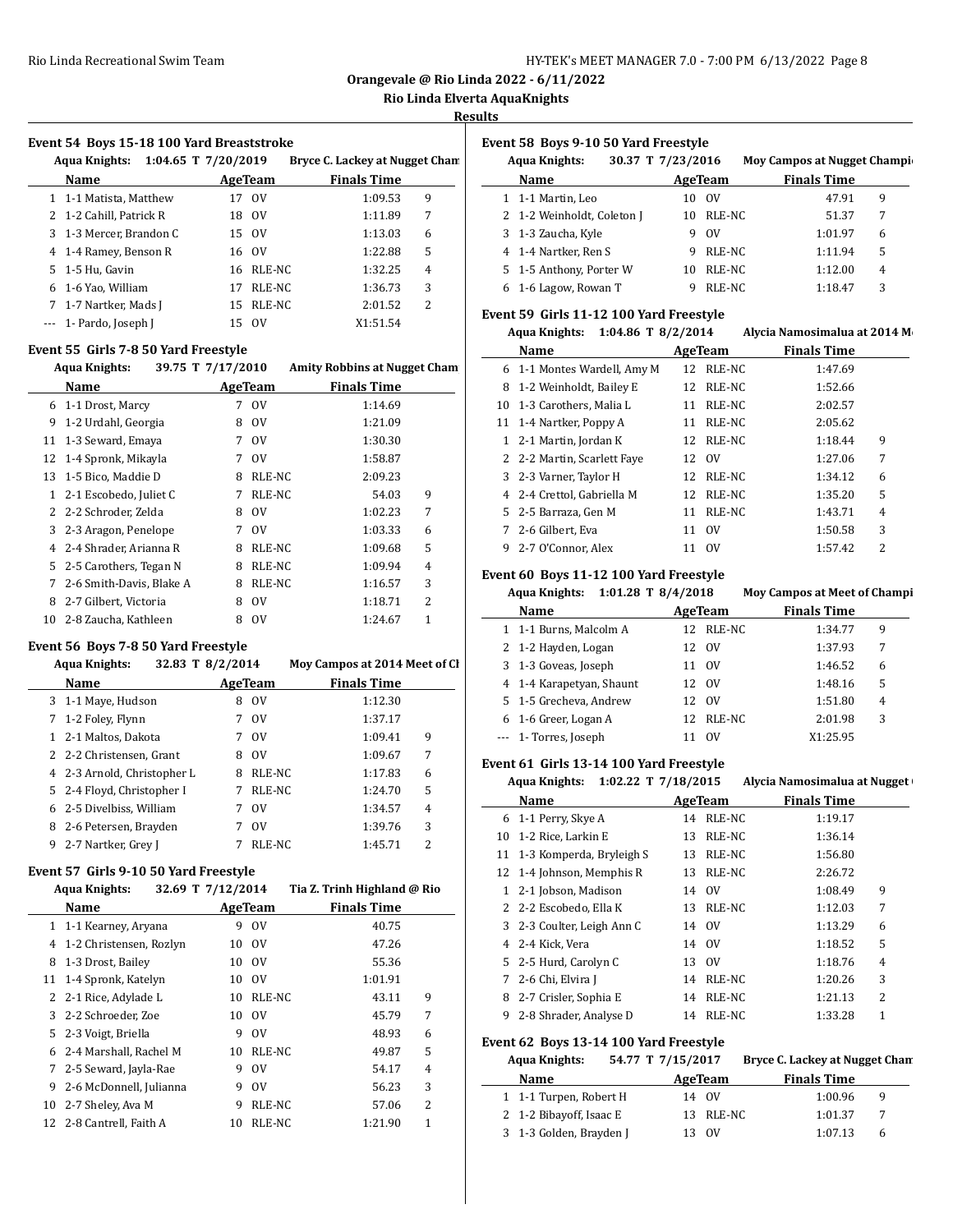**Orangevale @ Rio Linda 2022 - 6/11/2022**

# **Rio Linda Elverta AquaKnights**

# **Results**

| AgeTeam<br><b>Finals Time</b><br>14 RLE-NC<br>1:21.47<br>5<br>13 RLE-NC<br>4<br>1:31.39<br>Event 63 Girls 15-18 100 Yard Freestyle<br><b>Aqua Knights:</b><br>58.23 T 7/15/2017<br>Samantha Folsom at Nugget Ch<br><b>Finals Time</b><br>AgeTeam<br>1 1-1 Henning, Sanae<br>15 OV<br>1:09.84<br>9<br>2 1-2 Nisperos, Emily<br>16 OV<br>1:16.54<br>7<br>3 1-3 Hendricks, Joci L<br>15 RLE-NC<br>1:26.30<br>6<br>4 1-4 Corey, Lina L<br>15 RLE-NC<br>5<br>1:32.87<br>--- 1- Clark, Katie Sue E<br>16 RLE-NC<br>NS<br>Event 64 Boys 15-18 100 Yard Freestyle<br>50.80 T 7/20/2019<br>Bryce C. Lackey at Nugget Chan<br><b>Example 2.5 AgeTeam</b><br><b>Finals Time</b><br>16 OV<br>52.60<br>9<br>16 RLE-NC<br>58.95<br>7<br>15 OV<br>1:00.12<br>6<br>17 OV<br>5<br>1:02.47<br>16 RLE-NC<br>$\overline{4}$<br>1:08.34<br>15 OV<br>3<br>1:13.39<br>16 RLE-NC<br>2<br>1:56.45<br>Event 65 Girls 7-8 25 Yard Butterfly<br>17.34 T 7/31/2010<br>Amity Robbins at 2010 Meet of<br><b>AgeTeam</b><br><b>Finals Time</b><br>8 OV<br>51.17<br>7 OV<br>XDQ<br>8 OV<br>XDQ<br>8 RLE-NC<br>35.88<br>9 |       | (Event 62 Boys 13-14 100 Yard Freestyle) |  |  |
|-----------------------------------------------------------------------------------------------------------------------------------------------------------------------------------------------------------------------------------------------------------------------------------------------------------------------------------------------------------------------------------------------------------------------------------------------------------------------------------------------------------------------------------------------------------------------------------------------------------------------------------------------------------------------------------------------------------------------------------------------------------------------------------------------------------------------------------------------------------------------------------------------------------------------------------------------------------------------------------------------------------------------------------------------------------------------------------------|-------|------------------------------------------|--|--|
|                                                                                                                                                                                                                                                                                                                                                                                                                                                                                                                                                                                                                                                                                                                                                                                                                                                                                                                                                                                                                                                                                         |       | Name                                     |  |  |
|                                                                                                                                                                                                                                                                                                                                                                                                                                                                                                                                                                                                                                                                                                                                                                                                                                                                                                                                                                                                                                                                                         |       | 4 1-4 Crisler. Michael D                 |  |  |
|                                                                                                                                                                                                                                                                                                                                                                                                                                                                                                                                                                                                                                                                                                                                                                                                                                                                                                                                                                                                                                                                                         |       | 5 1-5 Burns, Gavin D                     |  |  |
|                                                                                                                                                                                                                                                                                                                                                                                                                                                                                                                                                                                                                                                                                                                                                                                                                                                                                                                                                                                                                                                                                         |       |                                          |  |  |
|                                                                                                                                                                                                                                                                                                                                                                                                                                                                                                                                                                                                                                                                                                                                                                                                                                                                                                                                                                                                                                                                                         |       |                                          |  |  |
|                                                                                                                                                                                                                                                                                                                                                                                                                                                                                                                                                                                                                                                                                                                                                                                                                                                                                                                                                                                                                                                                                         |       |                                          |  |  |
|                                                                                                                                                                                                                                                                                                                                                                                                                                                                                                                                                                                                                                                                                                                                                                                                                                                                                                                                                                                                                                                                                         |       | Name                                     |  |  |
|                                                                                                                                                                                                                                                                                                                                                                                                                                                                                                                                                                                                                                                                                                                                                                                                                                                                                                                                                                                                                                                                                         |       |                                          |  |  |
|                                                                                                                                                                                                                                                                                                                                                                                                                                                                                                                                                                                                                                                                                                                                                                                                                                                                                                                                                                                                                                                                                         |       |                                          |  |  |
|                                                                                                                                                                                                                                                                                                                                                                                                                                                                                                                                                                                                                                                                                                                                                                                                                                                                                                                                                                                                                                                                                         |       |                                          |  |  |
|                                                                                                                                                                                                                                                                                                                                                                                                                                                                                                                                                                                                                                                                                                                                                                                                                                                                                                                                                                                                                                                                                         |       |                                          |  |  |
|                                                                                                                                                                                                                                                                                                                                                                                                                                                                                                                                                                                                                                                                                                                                                                                                                                                                                                                                                                                                                                                                                         |       |                                          |  |  |
|                                                                                                                                                                                                                                                                                                                                                                                                                                                                                                                                                                                                                                                                                                                                                                                                                                                                                                                                                                                                                                                                                         |       |                                          |  |  |
|                                                                                                                                                                                                                                                                                                                                                                                                                                                                                                                                                                                                                                                                                                                                                                                                                                                                                                                                                                                                                                                                                         |       | <b>Aqua Knights:</b>                     |  |  |
|                                                                                                                                                                                                                                                                                                                                                                                                                                                                                                                                                                                                                                                                                                                                                                                                                                                                                                                                                                                                                                                                                         |       | <b>Name</b>                              |  |  |
|                                                                                                                                                                                                                                                                                                                                                                                                                                                                                                                                                                                                                                                                                                                                                                                                                                                                                                                                                                                                                                                                                         |       | 1 1-1 Harshbarger, Cyrus L               |  |  |
|                                                                                                                                                                                                                                                                                                                                                                                                                                                                                                                                                                                                                                                                                                                                                                                                                                                                                                                                                                                                                                                                                         |       | 2 1-2 Grandinetti, Nathaniel             |  |  |
|                                                                                                                                                                                                                                                                                                                                                                                                                                                                                                                                                                                                                                                                                                                                                                                                                                                                                                                                                                                                                                                                                         |       | 3 1-3 Mercer, Brandon C                  |  |  |
|                                                                                                                                                                                                                                                                                                                                                                                                                                                                                                                                                                                                                                                                                                                                                                                                                                                                                                                                                                                                                                                                                         |       | 4 1-4 Gabrielli, Marcello                |  |  |
|                                                                                                                                                                                                                                                                                                                                                                                                                                                                                                                                                                                                                                                                                                                                                                                                                                                                                                                                                                                                                                                                                         |       | 5 1-5 Hu, Gavin                          |  |  |
|                                                                                                                                                                                                                                                                                                                                                                                                                                                                                                                                                                                                                                                                                                                                                                                                                                                                                                                                                                                                                                                                                         |       | 6 1-6 Pardo, Joseph J                    |  |  |
|                                                                                                                                                                                                                                                                                                                                                                                                                                                                                                                                                                                                                                                                                                                                                                                                                                                                                                                                                                                                                                                                                         |       |                                          |  |  |
|                                                                                                                                                                                                                                                                                                                                                                                                                                                                                                                                                                                                                                                                                                                                                                                                                                                                                                                                                                                                                                                                                         | 7     | 1-7 Edwards, Charles W                   |  |  |
|                                                                                                                                                                                                                                                                                                                                                                                                                                                                                                                                                                                                                                                                                                                                                                                                                                                                                                                                                                                                                                                                                         |       |                                          |  |  |
|                                                                                                                                                                                                                                                                                                                                                                                                                                                                                                                                                                                                                                                                                                                                                                                                                                                                                                                                                                                                                                                                                         |       | <b>Aqua Knights:</b>                     |  |  |
|                                                                                                                                                                                                                                                                                                                                                                                                                                                                                                                                                                                                                                                                                                                                                                                                                                                                                                                                                                                                                                                                                         |       | <b>Name</b>                              |  |  |
|                                                                                                                                                                                                                                                                                                                                                                                                                                                                                                                                                                                                                                                                                                                                                                                                                                                                                                                                                                                                                                                                                         |       | 3 1-1 Costa, Kathryn                     |  |  |
|                                                                                                                                                                                                                                                                                                                                                                                                                                                                                                                                                                                                                                                                                                                                                                                                                                                                                                                                                                                                                                                                                         |       | --- 1- Kelly, Hanna Jo                   |  |  |
|                                                                                                                                                                                                                                                                                                                                                                                                                                                                                                                                                                                                                                                                                                                                                                                                                                                                                                                                                                                                                                                                                         |       | Arms underwater recovery                 |  |  |
|                                                                                                                                                                                                                                                                                                                                                                                                                                                                                                                                                                                                                                                                                                                                                                                                                                                                                                                                                                                                                                                                                         | $---$ | 1- Gilbert, Victoria                     |  |  |
|                                                                                                                                                                                                                                                                                                                                                                                                                                                                                                                                                                                                                                                                                                                                                                                                                                                                                                                                                                                                                                                                                         |       | Non-simultaneous arms                    |  |  |
| 35.92<br>8<br><sub>OV</sub><br>7                                                                                                                                                                                                                                                                                                                                                                                                                                                                                                                                                                                                                                                                                                                                                                                                                                                                                                                                                                                                                                                        |       | 1 2-1 Brannam, Addison M                 |  |  |
|                                                                                                                                                                                                                                                                                                                                                                                                                                                                                                                                                                                                                                                                                                                                                                                                                                                                                                                                                                                                                                                                                         |       | 2 2-2 Parilo, Kayla                      |  |  |
| 8 RLE-NC<br>XDQ                                                                                                                                                                                                                                                                                                                                                                                                                                                                                                                                                                                                                                                                                                                                                                                                                                                                                                                                                                                                                                                                         |       | --- 2- Carothers, Tegan N                |  |  |
|                                                                                                                                                                                                                                                                                                                                                                                                                                                                                                                                                                                                                                                                                                                                                                                                                                                                                                                                                                                                                                                                                         |       | Non-simultaneous arms                    |  |  |
| 7<br>RLE-NC<br>XDQ                                                                                                                                                                                                                                                                                                                                                                                                                                                                                                                                                                                                                                                                                                                                                                                                                                                                                                                                                                                                                                                                      |       | --- 2- Escobedo, Juliet C                |  |  |
|                                                                                                                                                                                                                                                                                                                                                                                                                                                                                                                                                                                                                                                                                                                                                                                                                                                                                                                                                                                                                                                                                         |       | Non-simultaneous arms                    |  |  |
| 8<br>RLE-NC<br>XDQ                                                                                                                                                                                                                                                                                                                                                                                                                                                                                                                                                                                                                                                                                                                                                                                                                                                                                                                                                                                                                                                                      |       | 2- Smith-Davis, Blake A                  |  |  |
|                                                                                                                                                                                                                                                                                                                                                                                                                                                                                                                                                                                                                                                                                                                                                                                                                                                                                                                                                                                                                                                                                         |       | Non-simultaneous arms                    |  |  |
| 0V<br>XDQ<br>8                                                                                                                                                                                                                                                                                                                                                                                                                                                                                                                                                                                                                                                                                                                                                                                                                                                                                                                                                                                                                                                                          |       | 2- Sugimoto, Savannah                    |  |  |
|                                                                                                                                                                                                                                                                                                                                                                                                                                                                                                                                                                                                                                                                                                                                                                                                                                                                                                                                                                                                                                                                                         |       | Scissors kick                            |  |  |
| 8<br>0V<br>XDQ                                                                                                                                                                                                                                                                                                                                                                                                                                                                                                                                                                                                                                                                                                                                                                                                                                                                                                                                                                                                                                                                          |       | 2- Schroder, Zelda                       |  |  |
|                                                                                                                                                                                                                                                                                                                                                                                                                                                                                                                                                                                                                                                                                                                                                                                                                                                                                                                                                                                                                                                                                         |       | Non-simultaneous arms                    |  |  |
| 8<br>0V<br>XDQ                                                                                                                                                                                                                                                                                                                                                                                                                                                                                                                                                                                                                                                                                                                                                                                                                                                                                                                                                                                                                                                                          |       | --- 2- Angel, Avery                      |  |  |
|                                                                                                                                                                                                                                                                                                                                                                                                                                                                                                                                                                                                                                                                                                                                                                                                                                                                                                                                                                                                                                                                                         |       |                                          |  |  |
|                                                                                                                                                                                                                                                                                                                                                                                                                                                                                                                                                                                                                                                                                                                                                                                                                                                                                                                                                                                                                                                                                         |       |                                          |  |  |
|                                                                                                                                                                                                                                                                                                                                                                                                                                                                                                                                                                                                                                                                                                                                                                                                                                                                                                                                                                                                                                                                                         |       |                                          |  |  |
|                                                                                                                                                                                                                                                                                                                                                                                                                                                                                                                                                                                                                                                                                                                                                                                                                                                                                                                                                                                                                                                                                         |       |                                          |  |  |
|                                                                                                                                                                                                                                                                                                                                                                                                                                                                                                                                                                                                                                                                                                                                                                                                                                                                                                                                                                                                                                                                                         |       |                                          |  |  |
|                                                                                                                                                                                                                                                                                                                                                                                                                                                                                                                                                                                                                                                                                                                                                                                                                                                                                                                                                                                                                                                                                         |       |                                          |  |  |
|                                                                                                                                                                                                                                                                                                                                                                                                                                                                                                                                                                                                                                                                                                                                                                                                                                                                                                                                                                                                                                                                                         |       |                                          |  |  |
|                                                                                                                                                                                                                                                                                                                                                                                                                                                                                                                                                                                                                                                                                                                                                                                                                                                                                                                                                                                                                                                                                         |       |                                          |  |  |
|                                                                                                                                                                                                                                                                                                                                                                                                                                                                                                                                                                                                                                                                                                                                                                                                                                                                                                                                                                                                                                                                                         |       |                                          |  |  |
|                                                                                                                                                                                                                                                                                                                                                                                                                                                                                                                                                                                                                                                                                                                                                                                                                                                                                                                                                                                                                                                                                         |       |                                          |  |  |
|                                                                                                                                                                                                                                                                                                                                                                                                                                                                                                                                                                                                                                                                                                                                                                                                                                                                                                                                                                                                                                                                                         |       |                                          |  |  |
|                                                                                                                                                                                                                                                                                                                                                                                                                                                                                                                                                                                                                                                                                                                                                                                                                                                                                                                                                                                                                                                                                         |       |                                          |  |  |
|                                                                                                                                                                                                                                                                                                                                                                                                                                                                                                                                                                                                                                                                                                                                                                                                                                                                                                                                                                                                                                                                                         |       | Non-simultaneous arms                    |  |  |

#### **Event 66 Boys 7-8 25 Yard Butterfly**

| <b>Aqua Knights:</b> |                             | 17.71 T 8/2/2014 | Moy Campos at 2014 Meet of Cl |   |  |
|----------------------|-----------------------------|------------------|-------------------------------|---|--|
|                      | Name                        | <b>AgeTeam</b>   | <b>Finals Time</b>            |   |  |
|                      | 1 1-1 Kennedy, Wyatt        | 0V<br>8          | 28.89                         | 9 |  |
|                      | 2 1-2 Fisher, Jack          | 0V<br>8          | 29.34                         | 7 |  |
|                      | 3 1-3 Ramey, Anderson       | 0V<br>8          | 30.26                         | 6 |  |
|                      | 4 1-4 Arnold, Christopher L | RLE-NC<br>8      | 51.70                         | 5 |  |
|                      | --- 1- Maye, Hudson         | 0V<br>8          | XDO                           |   |  |
|                      | Kick breaststroke type      |                  |                               |   |  |

| ιs |                       |             |            |
|----|-----------------------|-------------|------------|
|    | --- 1- Shaw, Beauden  | 7 OV        | XDO        |
|    | Alternating Kick      |             |            |
|    | --- 1- Warren, Noah C | 8 RLE-NC    | <b>XDQ</b> |
|    | Scissors kick         |             |            |
|    | --- 1- Smith, Mason   | $_{\rm OV}$ | XNS        |

# **Event 67 Girls 9-10 25 Yard Butterfly**

# **Aqua Knights: 14.88 T 7/31/2010 Anjelica Peterson at 2010 Meet**

|    | Name                      |    | AgeTeam     | <b>Finals Time</b> |   |
|----|---------------------------|----|-------------|--------------------|---|
|    | 4 1-1 Foley, Ivy          | 10 | 0V          | 23.69              |   |
| 8  | 1-2 Barrett, Avery        | 9  | $_{\rm OV}$ | 25.40              |   |
| 11 | 1-3 Saefong, Zoe M        | 10 | RLE-NC      | 33.07              |   |
|    | 2-1 Fisher, Amelia        | 10 | $_{\rm OV}$ | 20.43              | 9 |
|    | 2 2-2 Escobedo, Kourtni V | 10 | RLE-NC      | 20.53              | 7 |
|    | 3 2-3 Hurd, Clara S       | 10 | $_{\rm OV}$ | 21.50              | 6 |
|    | 5 2-4 Diaz, Gigi A        | 10 | RLE-NC      | 23.72              | 5 |
|    | 6 2-5 Schroeder. Zoe      | 10 | - OV        | 24.01              | 4 |
| 7  | 2-6 Matista, Josie        | 9  | $_{\rm OV}$ | 24.28              | 3 |
| 9  | 2-7 Hendricks, Alice      | 10 | RLE-NC      | 25.95              | 2 |
| 10 | 2-8 Ponce. Mila I         | 10 | RLE-NC      | 27.51              |   |

#### **Event 68 Boys 9-10 25 Yard Butterfly**

|          | <b>Aqua Knights:</b>      | 15.89 T 8/1/2015 |             | Mov Campos at 2015 Meet of Cl |  |
|----------|---------------------------|------------------|-------------|-------------------------------|--|
|          | Name                      |                  | AgeTeam     | <b>Finals Time</b>            |  |
|          | 4 1-1 Pope, CI            |                  | 10 OV       | 29.31                         |  |
| 1        | 2-1 Kelly, Ty             | 10               | - OV        | 9<br>18.76                    |  |
|          | 2 2-2 Rodriguez, Elijah A | 9                | RLE-NC      | 7<br>26.31                    |  |
|          | 3 2-3 Diaz, Boston A      | 9                | RLE-NC      | 27.19<br>6                    |  |
|          | 5 2-4 Golden, Marshall    | 9                | $_{\rm OV}$ | 5<br>32.90                    |  |
|          | 6 2-5 Barham, Charlie A   | 10               | RLE-NC      | $\overline{4}$<br>33.72       |  |
|          | --- 2- Thomas, Maxwell F  | 9                | RLE-NC      | XD <sub>O</sub>               |  |
|          | Scissors kick             |                  |             |                               |  |
| $\cdots$ | 2- Jobson, Austin         | 9                | $_{\rm OV}$ | X <sub>D</sub> O              |  |
|          | Scissors kick             |                  |             |                               |  |
| $\cdots$ | 2- Murphy, Warren         |                  | 10 OV       | <b>NS</b>                     |  |

#### **Event 69 Girls 11-12 50 Yard Butterfly**

|    | <b>Aqua Knights:</b>         | 30.88 T 7/21/2012 |         | Anjelica M. Peterson at Nugget |  |  |
|----|------------------------------|-------------------|---------|--------------------------------|--|--|
|    | Name                         |                   | AgeTeam | <b>Finals Time</b>             |  |  |
| 5. | 1-1 Ramey, Mayson L          |                   | 11 OV   | 52.74                          |  |  |
| 7  | 1-2 Crawford, Paiten R       | 12                | RLE-NC  | 55.10                          |  |  |
| 9  | 1-3 Thomas, Amelia M         | 11                | RLE-NC  | 1:02.77                        |  |  |
| 10 | 1-4 Esparza, Chesney A       | 12                | RLE-NC  | 1:09.61                        |  |  |
| 11 | 1-5 Bico, Bella D            | 11                | RLE-NC  | 1:14.49                        |  |  |
| 13 | 1-6 Jensen, Ashlyn R         | 11                | RLE-NC  | 1:57.85                        |  |  |
|    | 1- Ryan, Zora                |                   | 12 OV   | NS                             |  |  |
| 1  | 2-1 Kearney, Aurora          | 12                | 0V      | 40.84<br>9                     |  |  |
| 2  | 2-2 Brusatory, Himari        | 12                | 0V      | 7<br>42.29                     |  |  |
| 3  | 2-3 McQuirk-Butler, Nicole D | 12                | RLE-NC  | 49.40<br>6                     |  |  |
| 4  | 2-4 Foley, Ada               | 12                | 0V      | 5<br>52.17                     |  |  |
| 6  | 2-5 Barraza, Gianna V        | 11                | RLE-NC  | 53.06<br>4                     |  |  |
| 8  | 2-6 Block, Karissa G         | 12                | RLE-NC  | 3<br>1:00.42                   |  |  |
| 12 | 2-7 Medina, Emerie L         | 11                | RLE-NC  | 2<br>1:16.63                   |  |  |
|    | 2- McCaul, Lilly             | 11                | 0V      | NS                             |  |  |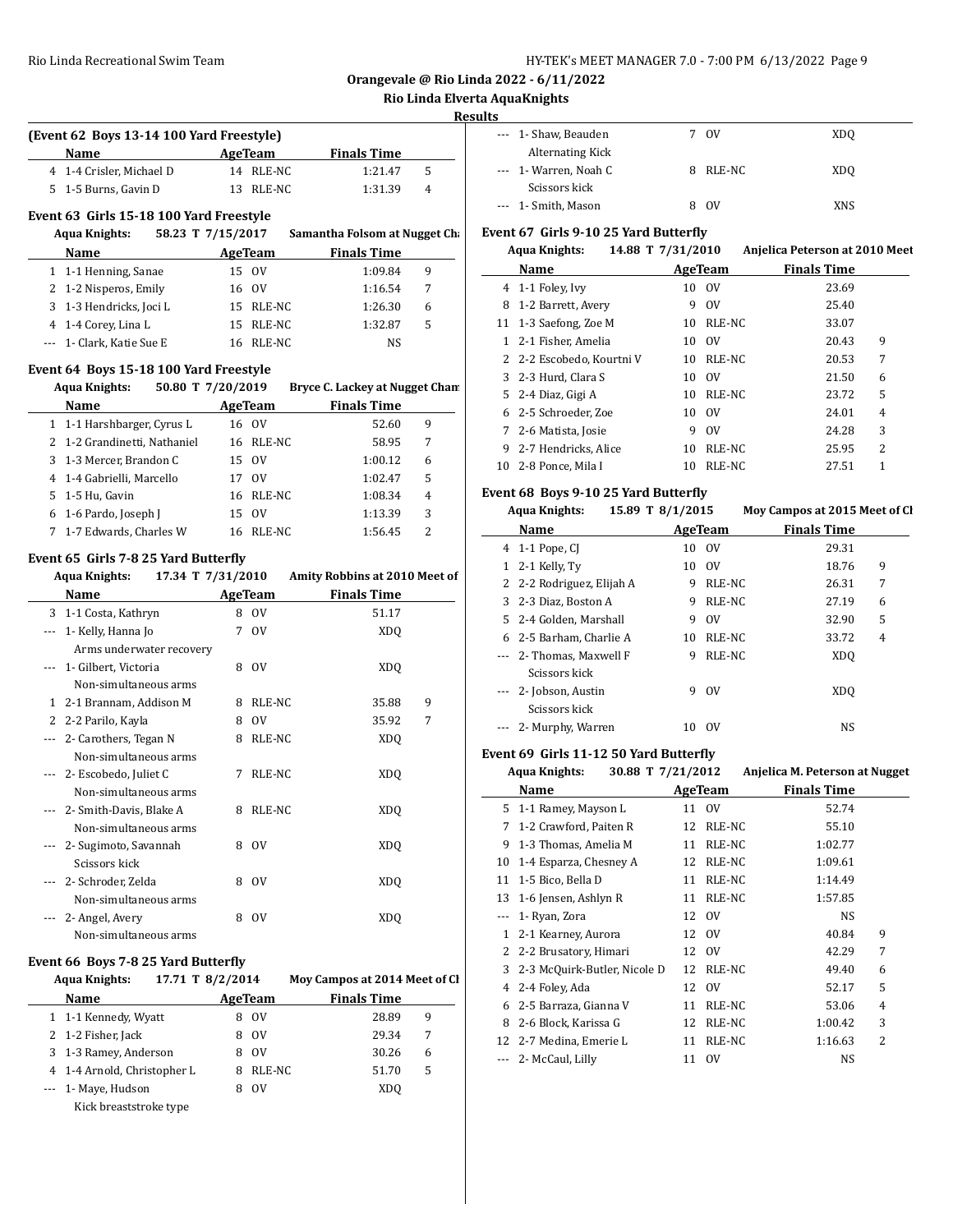**Orangevale @ Rio Linda 2022 - 6/11/2022**

### **Rio Linda Elverta AquaKnights**

#### **Results**

 $\overline{a}$ 

|   | <b>Aqua Knights:</b>      | 31.21 T 7/28/2018 |                | <b>Moy Campos at Nugget Champi</b> |   |
|---|---------------------------|-------------------|----------------|------------------------------------|---|
|   | Name                      |                   | <b>AgeTeam</b> | <b>Finals Time</b>                 |   |
|   | 3 1-1 Leal, Nathan        |                   | 11 OV          | 47.30                              |   |
| 6 | 1-2 Hayden, Logan         |                   | 12 OV          | 1:01.73                            |   |
|   | 1 2-1 Matista, Dawson     |                   | 12 OV          | 35.51                              | 9 |
|   | 2 2-2 Henning, Moses      |                   | 11 OV          | 44.28                              | 7 |
|   | 4 2-3 Campbell, Thomas    |                   | 12 OV          | 47.81                              | 6 |
|   | 5 2-4 Hendricks, Holden   |                   | 12 RLE-NC      | 54.70                              | 5 |
|   | --- 2- Bautista, Kaeryn K |                   | 12 RLE-NC      | XD <sub>0</sub>                    |   |
|   | Scissors kick             |                   |                |                                    |   |
|   | $-2$ - Guo, Alex S        | 11                | RLE-NC         | XD <sub>0</sub>                    |   |
|   | Scissors kick             |                   |                |                                    |   |
|   | --- 2- Abi-Nader, Andrew  |                   | 12 OV          | NS                                 |   |

# **Event 71 Girls 13-14 50 Yard Butterfly**

|          | <b>Aqua Knights:</b><br>31.28 T 6/15/2013 |    |             | Anjelica M. Peterson at RLE Vs    |  |
|----------|-------------------------------------------|----|-------------|-----------------------------------|--|
|          | <b>Name</b>                               |    | AgeTeam     | <b>Finals Time</b>                |  |
|          | 6 1-1 Garibaldi, Gabriella J              | 13 | RLE-NC      | 44.32                             |  |
| 9        | 1-2 Little, Avah J                        | 13 | RLE-NC      | 54.32                             |  |
| $\cdots$ | 1- Komperda, Bryleigh S                   | 13 | RLE-NC      | XD <sub>O</sub>                   |  |
|          | Scissors kick                             |    |             |                                   |  |
| 1        | 2-1 Menne, Aubrey                         | 13 | 0V          | 9<br>33.35                        |  |
|          | 2 2-2 Coulter, Leigh Ann C                | 14 | 0V          | 7<br>36.03                        |  |
|          | 3 2-3 Burns, Reagan J                     |    | 14 RLE-NC   | 6<br>36.15                        |  |
|          | 4 2-4 Harshbarger, Vanessa M              |    | 14 OV       | 5<br>40.17                        |  |
| 5.       | 2-5 Jobson, Mikayla                       | 13 | $_{\rm OV}$ | 42.20<br>4                        |  |
| 7        | 2-6 Weinholdt, Hannah M                   | 13 | RLE-NC      | 3<br>47.16                        |  |
| 8        | 2-7 Nartker, Bella C                      | 13 | RLE-NC      | $\overline{\mathcal{L}}$<br>52.18 |  |
|          | 2- Crisler, Sophia E                      | 14 | RLE-NC      | <b>NS</b>                         |  |

#### **Event 72 Boys 13-14 50 Yard Butterfly**

| 27.43 T 7/15/2017<br><b>Aqua Knights:</b> |         |        | Bryce C. Lackey at Nugget Chan |   |
|-------------------------------------------|---------|--------|--------------------------------|---|
| Name                                      | AgeTeam |        | <b>Finals Time</b>             |   |
| 1 1-1 Abi-Nader, Michael                  | 14      | - OV   | 34.41                          | 9 |
| 2 1-2 Harshbarger, Dustin L               | 13      | 0V     | 38.73                          |   |
| 3 1-3 Yao, Vincent                        | 13.     | RLE-NC | 44.70                          | 6 |
| 4 1-4 Grandinetti, Christopher I          | 13      | RLE-NC | 46.29                          | 5 |
| 5 1-5 Crisler, Michael D                  | 14      | RLE-NC | 47.76                          | 4 |
| --- 1- Shrader, Alijah S                  | 13      | RLE-NC | NS                             |   |

# **Event 73 Girls 15-18 50 Yard Butterfly**

| <i></i> and 15 to 50 mm battern, |                   |         |                                      |   |  |  |  |
|----------------------------------|-------------------|---------|--------------------------------------|---|--|--|--|
| <b>Aqua Knights:</b>             | 30.91 T 7/19/2014 |         | <b>Emily Mclaughin at Nugget Cha</b> |   |  |  |  |
| Name                             |                   | AgeTeam | <b>Finals Time</b>                   |   |  |  |  |
| 1 1-1 Matista, Maryanna          | 18                | - OV    | 32.89                                | 9 |  |  |  |
| 2 1-2 Sullivan, Esther           | 17                | 0V      | 33.01                                | 7 |  |  |  |
| 3 1-3 Anisa, Nadi M              | 15                | RLE-NC  | 51.77                                | 6 |  |  |  |
| --- 1- Stone, Maddie G           | 15                | RLE-NC  | XD <sub>0</sub>                      |   |  |  |  |
| Scissors kick                    |                   |         |                                      |   |  |  |  |
| 1- Clark, Katie Sue E            | 16                | RLE-NC  | NS                                   |   |  |  |  |
|                                  |                   |         |                                      |   |  |  |  |

# **Event 74 Boys 15-18 50 Yard Butterfly**

| <b>Aqua Knights:</b>      | 25.97 T 7/20/2019 | Bryce C. Lackey at Nugget Chan |
|---------------------------|-------------------|--------------------------------|
| <b>Name</b>               | AgeTeam           | <b>Finals Time</b>             |
| 1 1-1 Matista, Matthew    | 17 OV             | 26.37<br>9                     |
| 2 1-2 Campos, Moy S       | 16 RLE-NC         | 27.44                          |
| 3 1-3 Henning, Owen       | 16 OV             | 28.07<br>6                     |
| 4 1-4 Golden, Nathaniel K | 15 OV             | 28.83<br>5                     |
|                           |                   |                                |

| 5 1-5 Ramey, Benson R | 16 OV     | 34.66 | -4 |
|-----------------------|-----------|-------|----|
| 6 1-6 Yao, William    | 17 RLE-NC | 34.89 |    |
| $-$ 1 Guo, Kelvin Y   | 15 RLE-NC | NS.   |    |

# **Event 75 Girls 7-8 100 Yard Freestyle Relay**

**Aqua Knights: 1:21.60 T 7/28/2018 Rio Linda Elverta Aqua Knights S. Bush, O. Huynh, P. Crawford, C. Weisgerber**

|    | Team                    | Relay                   | <b>Finals Time</b> |    |
|----|-------------------------|-------------------------|--------------------|----|
| 1. | $1 - 1$ OV              | A                       | 1:41.92            | 12 |
|    | 1) Schroder, Zelda 8    | 2) Ramirez, Sophia 7    |                    |    |
|    | 3) Parilo, Kayla 8      | 4) Angel, Avery 8       |                    |    |
|    | 2 1-2 RLE-NC            | A                       | 1:59.77            | 9  |
|    | 1) Carothers, Tegan N 8 | 2) Horn, Savannah C 7   |                    |    |
|    | 3) Shrader, Arianna R 8 | 4) Escobedo, Juliet C 7 |                    |    |
| 3  | 1-3 OV                  | C                       | 2:22.61            | 7  |
|    | 1) Spronk, Mikayla 7    | 2) Drost, Marcy 7       |                    |    |
|    | 3) Seward, Emaya 7      | 4) Aragon, Penelope 7   |                    |    |
| 4  | $1-40V$                 | B                       | 2:36.22            | 5  |
|    | 1) Gilbert, Victoria 8  | 2) Costa, Kathryn 8     |                    |    |
|    | 3) Urdahl, Georgia 8    | 4) Zaucha, Kathleen 8   |                    |    |

# **Event 76 Boys 7-8 100 Yard Freestyle Relay**

# **Aqua Knights: 1:20.77 T 7/19/2014 Rio Linda Elverta Aqua Knights N. Grandinetti, J. Huang, A. Trinh, M. Campos**

| Team                       | Relay             | <b>Finals Time</b>        |    |
|----------------------------|-------------------|---------------------------|----|
| 1-1 RLE-NC                 | A                 | 2:25.44                   | 12 |
| 1) Arnold, Christopher L 8 |                   | 2) Floyd, Christopher I 7 |    |
| 3) Hendricks, Tad W 8      |                   | 4) Warren, Noah C 8       |    |
| $- - 1 - 0V$               | B                 | XDO                       |    |
| Early take-off swimmer #2  |                   |                           |    |
| 1) Maltos, Dakota 7        |                   | 2) Maye, Hudson 8         |    |
| 3) Christensen, Grant 8    |                   | 4) Petersen, Brayden 7    |    |
| 1- OV<br>$---$             | A                 | XD <sub>0</sub>           |    |
| Early take-off swimmer #2  |                   |                           |    |
| 1) Fortenberry, Abram 8    |                   | 2) Kennedy, Wyatt 8       |    |
| 3) Ramey, Anderson 8       | 4) Fisher, Jack 8 |                           |    |

# **Event 77 Girls 9-10 100 Yard Freestyle Relay**

#### **Aqua Knights: 1:07.53 T 7/10/2010 Rio Linda Aqua Knights A. Duque, M. Donegan, M. Hawes, A. Peterson**

|               | Team                      | Relay                 | <b>Finals Time</b>       |    |
|---------------|---------------------------|-----------------------|--------------------------|----|
| 1             | $1-1$ OV                  | A                     | 1:10.54                  | 12 |
|               | 1) Hurd, Clara S 10       | 2) Matista, Josie 9   |                          |    |
|               | 3) Kearney, Aryana 9      | 4) Fisher, Amelia 10  |                          |    |
| $\mathcal{P}$ | $1-2$ RLE-NC              | A                     | 1:17.94                  | 9  |
|               | 1) Escobedo, Kourtni V 10 |                       | 2) Marshall, Rachel M 10 |    |
|               | 3) Rice, Adylade L 10     | 4) Diaz, Gigi A 10    |                          |    |
| 3             | 1-3 OV                    | B                     | 1:28.27                  | 7  |
|               | 1) Barrett, Avery 9       | 2) Shaw, Klaire 10    |                          |    |
|               | 3) Foley, Ivy 10          | 4) Schroeder, Zoe 10  |                          |    |
| 4             | 1-4 OV                    | C.                    | 1:31.83                  | 5  |
|               | 1) Christensen, Rozlyn 10 | 2) Spronk, Katelyn 10 |                          |    |
|               | 3) Voigt, Briella 9       | 4) Blair, Caroline 9  |                          |    |
| 5.            | 1-5 RLE-NC                | B                     | 1:35.03                  | 3  |
|               | 1) Hendricks, Alice 10    | 2) Saefong, Zoe M 10  |                          |    |
|               | 3) Sheley, Ava M 9        | 4) Ponce, Mila I 10   |                          |    |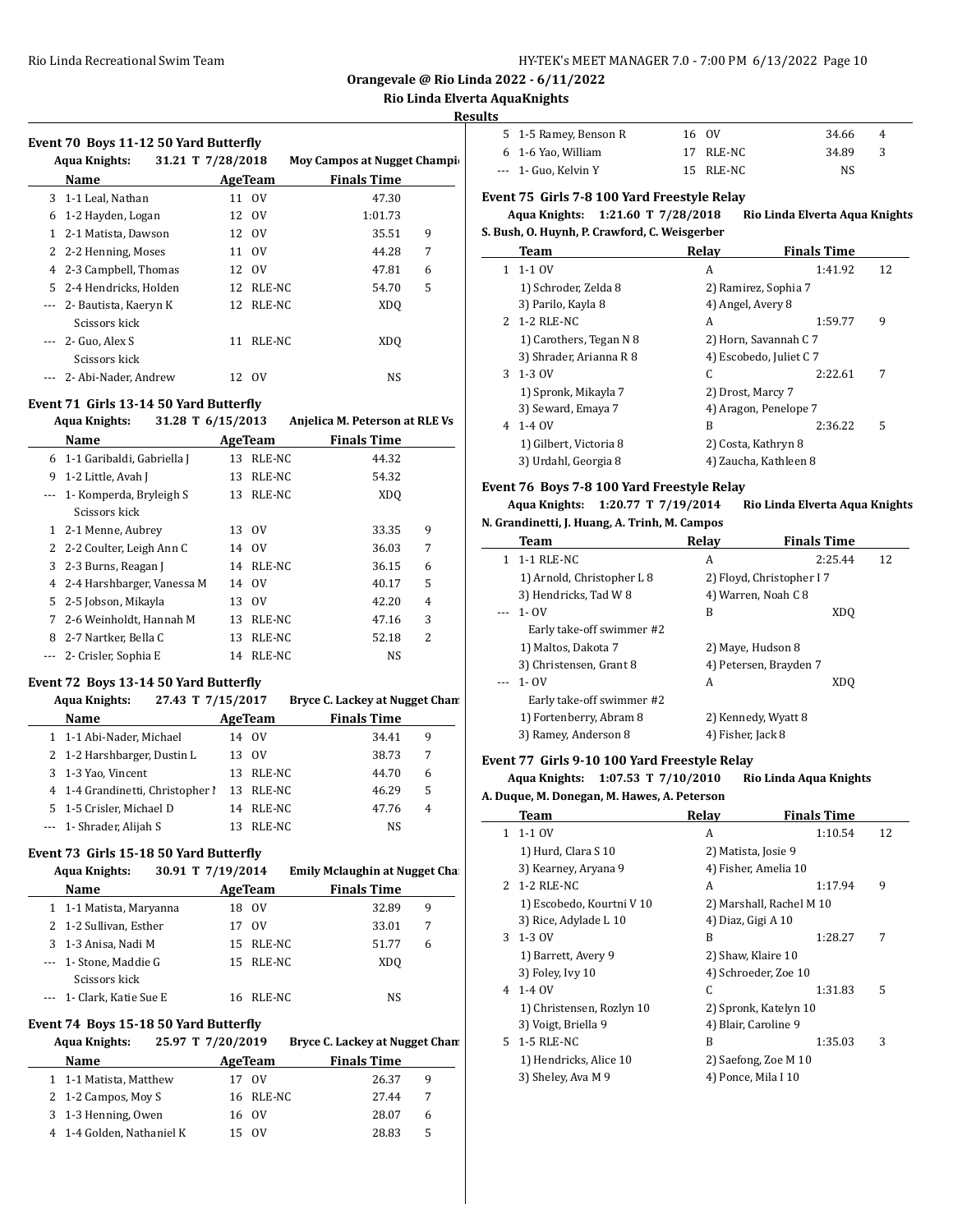**Orangevale @ Rio Linda 2022 - 6/11/2022**

# **Rio Linda Elverta AquaKnights**

# **Results**

 $\overline{a}$ 

 $\overline{a}$ 

 $\overline{a}$ 

|                      | $- - 1 - 0V$             | А                     | XD <sub>0</sub> |
|----------------------|--------------------------|-----------------------|-----------------|
|                      | Unsportsmanlike conduct  |                       |                 |
|                      | 1) Abi-Nader, Andrew 12  | 2) Ezzell, Paul 11    |                 |
|                      | 3) Henning, Moses 11     | 4) Matista, Dawson 12 |                 |
| $\sim$ $\sim$ $\sim$ | 1- OV                    | B                     | NS              |
|                      | 1) Grecheva, Andrew 12   | 2) Torres, Joseph 11  |                 |
|                      | 3) Karapetyan, Shaunt 12 | 4) Goveas, Joseph 11  |                 |

#### **Event 81 Girls 13-14 200 Yard Freestyle Relay**

**Aqua Knights: 2:00.98 T 8/6/2011 Rio Linda Elverta Aqua Knights I. Castillo, M. Smith, S. Nolan, H. Baker**

|              | Team                         | Relay                   | <b>Finals Time</b>               |    |
|--------------|------------------------------|-------------------------|----------------------------------|----|
| $\mathbf{1}$ | $1-1$ OV                     | A                       | 2:07.17                          | 12 |
|              | 1) Coulter, Leigh Ann C 14   |                         | 2) Harshbarger, Vanessa M 14     |    |
|              | 3) Menne, Aubrey 13          | 4) Jobson, Madison 14   |                                  |    |
| $2^{\circ}$  | 1-2 RLE-NC                   | A                       | 2:13.64                          | 9  |
|              | 1) Escobedo, Ella K 13       | 2) Crisler, Sophia E 14 |                                  |    |
|              | 3) Perry, Skye A 14          | 4) Burns, Reagan J 14   |                                  |    |
| 3            | 1-3 OV                       | B                       | 2:24.01                          | 7  |
|              | 1) Hurd, Carolyn C 13        | 2) Coulter, Noelle E 13 |                                  |    |
|              | 3) Dumars, Ella 14           | 4) Jobson, Mikayla 13   |                                  |    |
| 4            | 1-4 RLE-NC                   | B                       | 2:29.34                          | 5  |
|              | 1) Scobee, Mavi J 14         |                         | 2) Shrader, Analyse D 14         |    |
|              | 3) Garibaldi, Gabriella J 13 | 4) Chi, Elvira J 14     |                                  |    |
| 5.           | 1-5 RLE-NC                   | C                       | 2:52.52                          | 3  |
|              | 1) Rice, Larkin E 13         |                         | 2) Clark-Winslow, Kassandra M 14 |    |
|              | 3) Little, Avah J 13         |                         | 4) Weinholdt, Hannah M 13        |    |
| 6            | 1-6 RLE-NC                   | D                       | 3:18.04                          |    |
|              | 1) Komperda, Bryleigh S 13   | 2) Nartker, Bella C 13  |                                  |    |
|              | 3) Waggoner, Alyssa M 14     |                         | 4) Stefko, Savannah C 14         |    |

# **Event 82 Boys 13-14 200 Yard Freestyle Relay**

**Aqua Knights: 1:49.33 T 7/23/2016 Rio Linda Elverta Aqua Knights T. Lee, R. Fang, B. Lackey, A. Grandinetti**

| Team                     | Relav | <b>Finals Time</b>          |    |
|--------------------------|-------|-----------------------------|----|
| 1-1 RLE-NC               | А     | 2:01.80                     | 12 |
| 1) Bibayoff, Isaac E 13  |       | 2) Yao, Vincent 13          |    |
| 3) Crisler, Michael D 14 |       | 4) Corey Jr, Joseph A 14    |    |
| $1 - 2$ OV               | А     | 2:05.01                     | 9  |
| 1) Abi-Nader, Michael 14 |       | 2) Harshbarger, Dustin L 13 |    |
| 3) Ramey, Emerson J 13   |       | 4) Turpen, Robert H 14      |    |

# **Event 83 Girls 15-18 200 Yard Freestyle Relay**

# **Aqua Knights: 1:59.67 T 6/28/2014 Rio Linda Elverta Aqua Knights**

# **K. Cooper, D. Hernandez, E. Mclaughin, R. McDaniel**

| Team                      | Relay               | <b>Finals Time</b>       |    |
|---------------------------|---------------------|--------------------------|----|
| 1-1 OV                    | А                   | 2:06.45                  | 12 |
| 1) Henning, Sanae 15      |                     | 2) Spaulding, Tristen 15 |    |
| 3) Nisperos, Emily 16     |                     | 4) Matista, Maryanna 18  |    |
| 2 1-2 RLE-NC              | А                   | 2:40.10                  | 9  |
| 1) Lacitinola, Grace P 17 | 2) Anisa, Nadi M 15 |                          |    |
| 3) Hendricks, Joci L 15   | 4) Corey, Lina L 15 |                          |    |
|                           |                     |                          |    |

|               | Event 78 Boys 9-10 100 Yard Freestyle Relay<br>Aqua Knights: 1:04.17 T 7/18/2015<br>Rio Linda Elverta Aqua Knights |                      |                            |    |  |  |
|---------------|--------------------------------------------------------------------------------------------------------------------|----------------------|----------------------------|----|--|--|
|               | D. Favrin, N. Grandinetti, A. Trinh, M. Campos<br>Team                                                             | Relay                | <b>Finals Time</b>         |    |  |  |
| $\mathbf{1}$  | 1-1 RLE-NC                                                                                                         | A                    | 1:24.95                    | 12 |  |  |
|               | 1) Rodriguez, Elijah A 9                                                                                           |                      | 2) Thomas, Maxwell F 9     |    |  |  |
|               | 3) Barham, Charlie A 10                                                                                            | 4) Diaz, Boston A 9  |                            |    |  |  |
| $\mathcal{L}$ | 1-2 OV                                                                                                             | B                    | 1:27.39                    | 9  |  |  |
|               | 1) Jobson, Austin 9                                                                                                |                      | 2) Golden, Marshall 9      |    |  |  |
|               | 3) Martin, Leo 10                                                                                                  | 4) Pope, CJ 10       |                            |    |  |  |
| 3             | 1-3 RLE-NC                                                                                                         | R                    | 1:52.82                    | 7  |  |  |
|               | 1) Lagow, Rowan T 9                                                                                                |                      | 2) Anthony, Porter W 10    |    |  |  |
|               | 3) Nartker, Ren S 9                                                                                                |                      | 4) Weinholdt, Coleton J 10 |    |  |  |
|               | $1 - OV$                                                                                                           | A                    | XDO                        |    |  |  |
|               | Not enough swimmers                                                                                                |                      |                            |    |  |  |
|               | 1) Kelly, Ty 10                                                                                                    |                      | 2) Murphy, Warren 10       |    |  |  |
|               | 3) Williams, Daniel 10                                                                                             | 4) Coulter, Isaac 10 |                            |    |  |  |
|               | $1 - OV$                                                                                                           | C                    | NS                         |    |  |  |
|               | 1) Zaucha, Kyle 9                                                                                                  | 2) Kim, Noah 9       |                            |    |  |  |
|               | 3) Pratt, Callahan 9                                                                                               | 4) White, Eli 9      |                            |    |  |  |

# **Event 79 Girls 11-12 200 Yard Freestyle Relay**

| Aqua Knights: | 2:07.77 T 7/16/2016                            | Rio Linda Elverta Aqua Knights |
|---------------|------------------------------------------------|--------------------------------|
|               | W. Namosimalua, B. Bartells, T. Trinh, J. Fang |                                |

|               | Team                           | Relay               | <b>Finals Time</b>          |    |
|---------------|--------------------------------|---------------------|-----------------------------|----|
| 1.            | 1-1 RLE-NC                     | A                   | 2:30.94                     | 12 |
|               | 1) Barraza, Gianna V 11        |                     | 2) Varner, Taylor H 12      |    |
|               | 3) McQuirk-Butler, Nicole D 12 |                     | 4) Martin, Jordan K 12      |    |
| $\mathcal{L}$ | 1-2 OV                         | A                   | 2:36.64                     | 9  |
|               | 1) Brusatory, Himari 12        |                     | 2) Martin, Scarlett Faye 12 |    |
|               | 3) Pratt, Aurelia 11           | 4) Blair, Kate 0 12 |                             |    |
| 3             | 1-3 RLE-NC                     | B                   | 3:06.63                     | 7  |
|               | 1) Crettol, Gabriella M 12     |                     | 2) Block, Karissa G 12      |    |
|               | 3) Montes Wardell, Amy M 12    |                     | 4) Barraza, Gen M 11        |    |
| 4             | $1-4$ RLE-NC                   | C                   | 3:32.76                     | 5  |
|               | 1) Carothers, Malia L 11       |                     | 2) Medina, Emerie L 11      |    |
|               | 3) Nartker, Poppy A 11         |                     | 4) Weinholdt, Bailey E 12   |    |
| 5.            | 1-5 RLE-NC                     | D                   | 3:38.45                     |    |
|               | 1) Crawford, Paiten R 12       |                     | 2) Jensen, Ashlyn R 11      |    |
|               | 3) Esparza, Chesney A 12       |                     | 4) Thomas, Amelia M 11      |    |
|               | $1 - OV$                       | C                   | NS.                         |    |
|               | $1 - OV$                       | B                   | NS.                         |    |
|               | 1) Gilbert, Eva 11             |                     | 2) O'Connor, Alex 11        |    |
|               | 3) Kim, Ella 11                |                     | 4) Gregory, Aspen 11        |    |

#### **Event 80 Boys 11-12 200 Yard Freestyle Relay**

# **Aqua Knights: 2:03.16 T 7/28/2018 Rio Linda Elverta Aqua Knights**

| N. Grandinetti, S. Guillen, G. Hu, M. Campos |  |  |
|----------------------------------------------|--|--|
|                                              |  |  |

| Team                     | Relay             | <b>Finals Time</b>      |    |
|--------------------------|-------------------|-------------------------|----|
| 1-1 OV                   | C                 | 2:46.66                 | 12 |
| 1) Campbell, Thomas 12   |                   | 2) Hayden, Logan 12     |    |
| 3) Leal, Nathan 11       | 4) Kick, Livio 11 |                         |    |
| 2 1-2 RLE-NC             | A                 | 2:48.08                 | 9  |
| 1) Bautista, Kaeryn K 12 |                   | 2) Greer, Logan A 12    |    |
| 3) Burns, Malcolm A 12   |                   | 4) Hendricks, Holden 12 |    |
|                          |                   |                         |    |